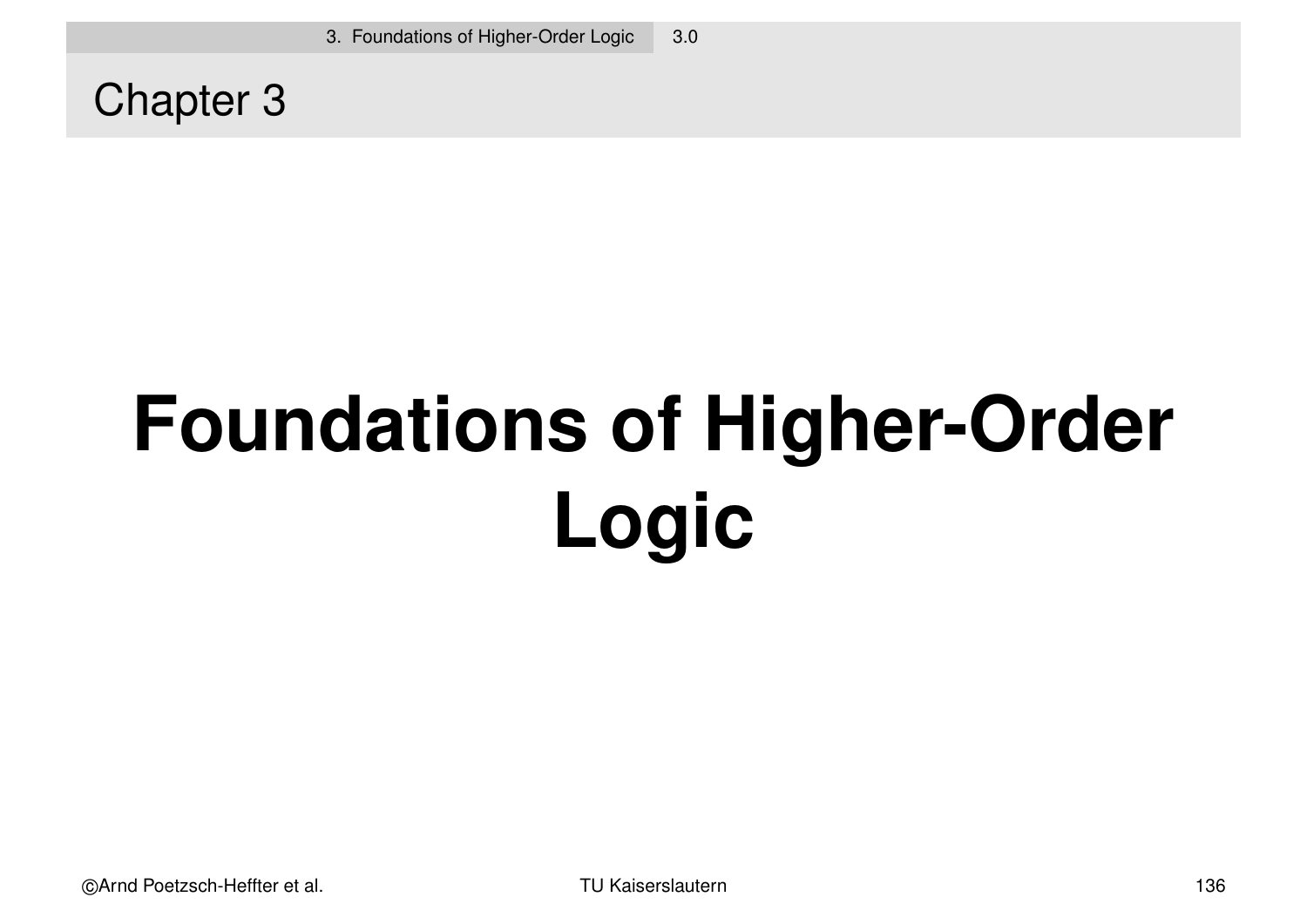# Overview of Chapter

- 3. Foundations of Higher-Order Logic
- 3.1 Introduction
- 3.2 Foundation of HOL
- 3.3 Conservative Extension of Theories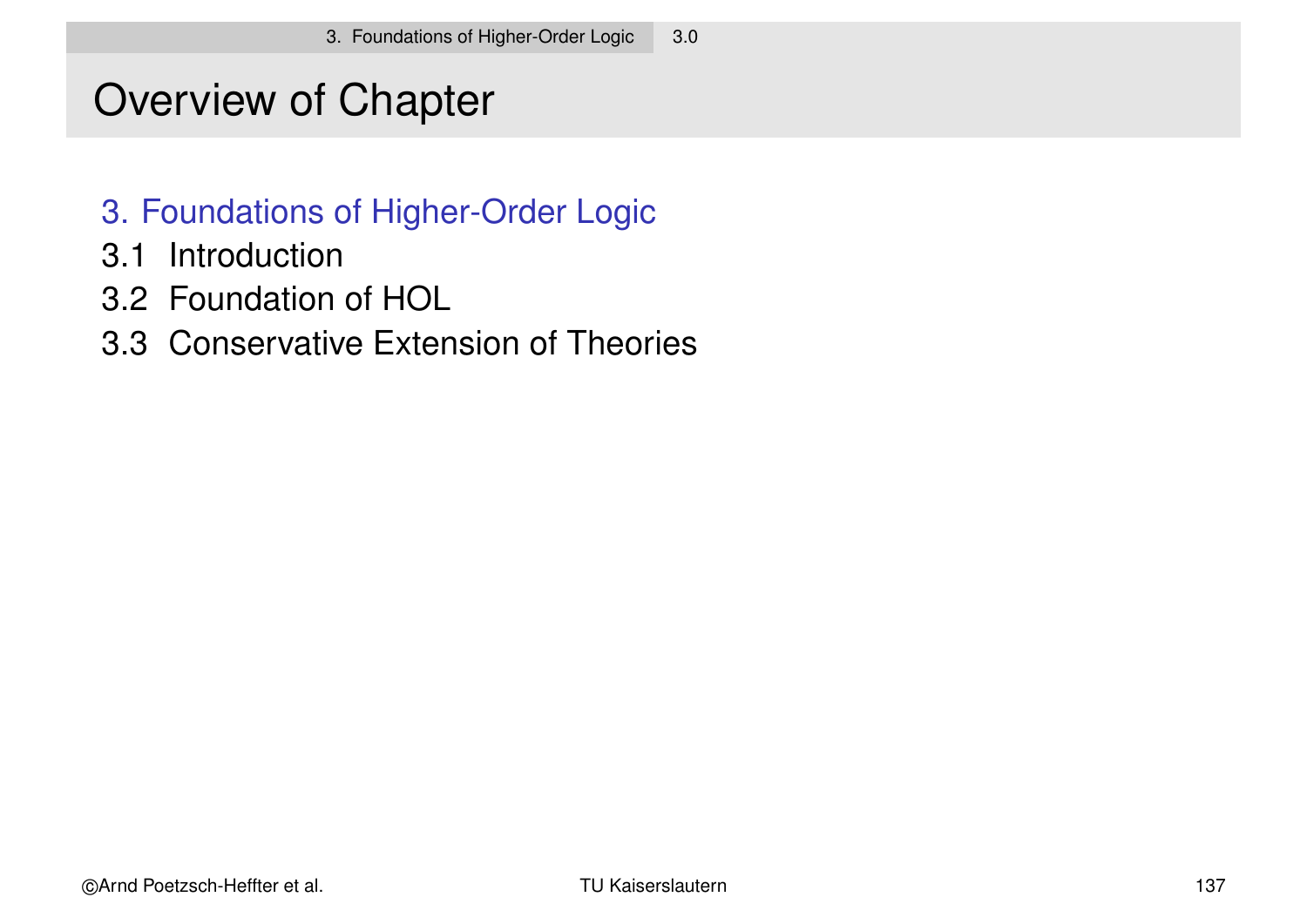### **Overview**

- 1. Introduction to higher-order logic
- 2. Foundation of higher-order logic
- 3. Conservative extension of theories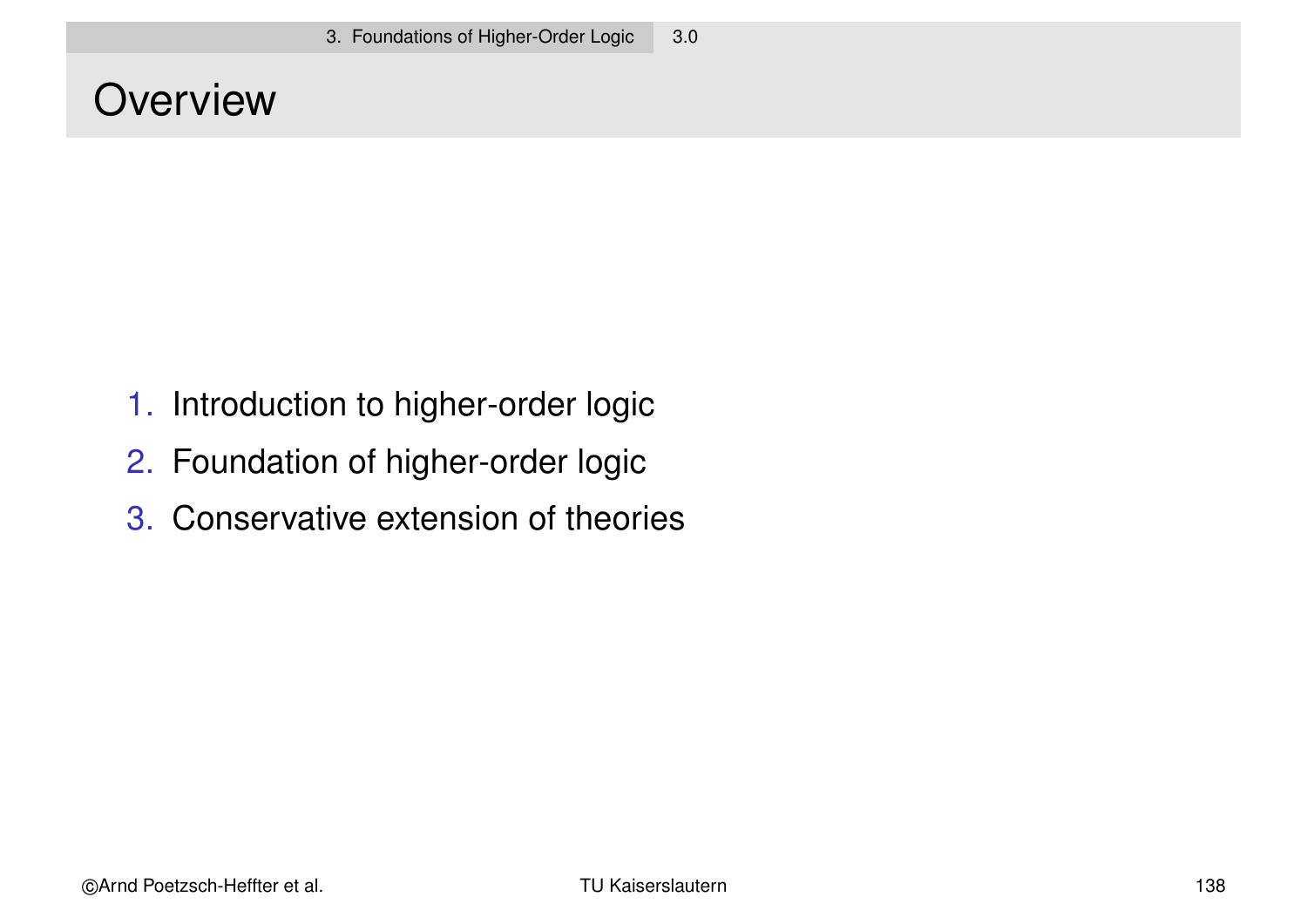3. Foundations of Higher-Order Logic 3.1 Introduction

# Section 3.1

# **Introduction**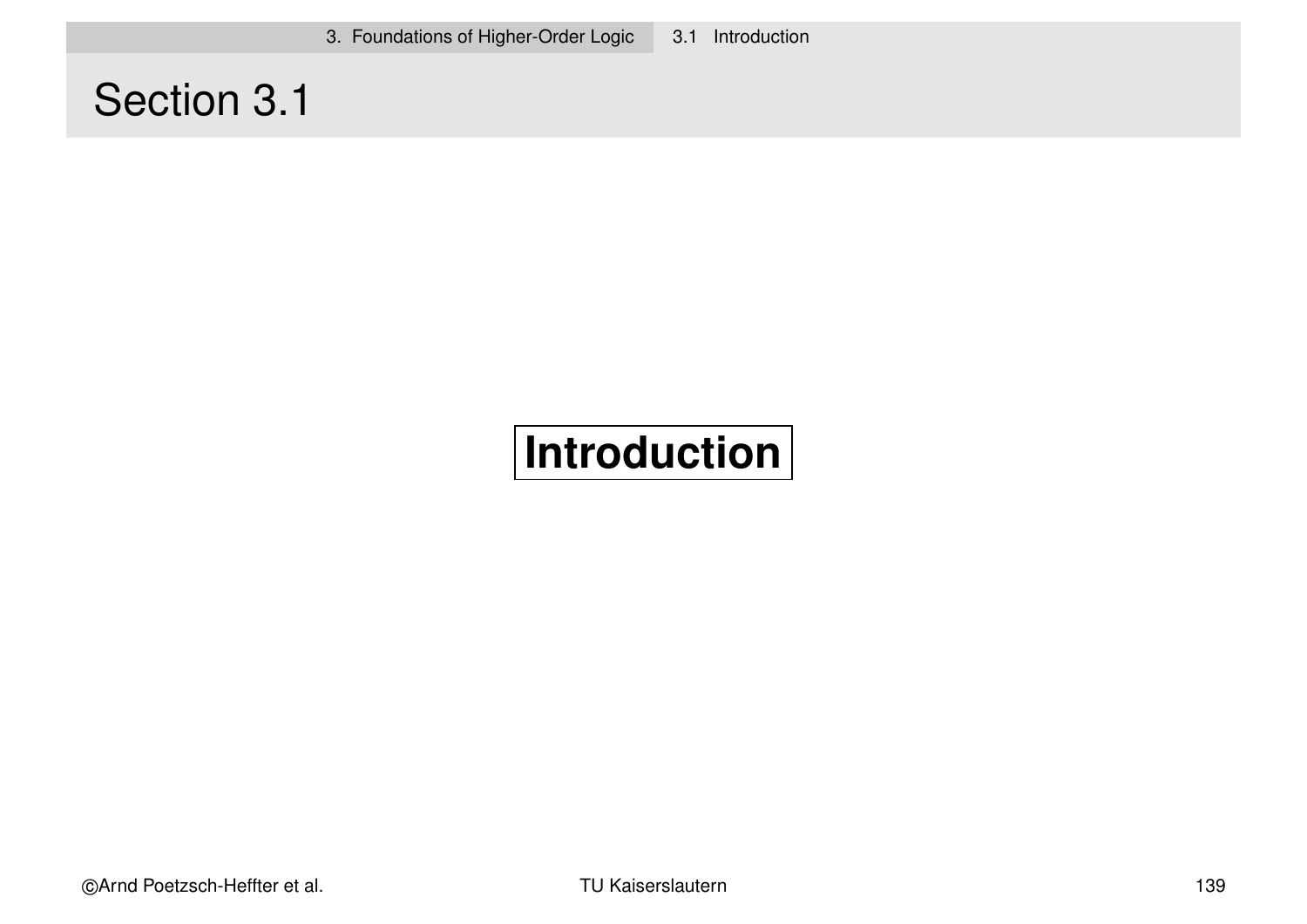# A bit of history and context

- Gottlob Frege proposed a system on which (he thought) all mathematics could be derived (in principle): Begriffssschrift (1879)
- Bertrand Russell found paradox in Frege's system and proposed the Ramified Theory of Types
- Wrote Principia Mathematica with Whitehead, an attempt at developing basic mathematics completely formally ("My intellect never recovered from the strain")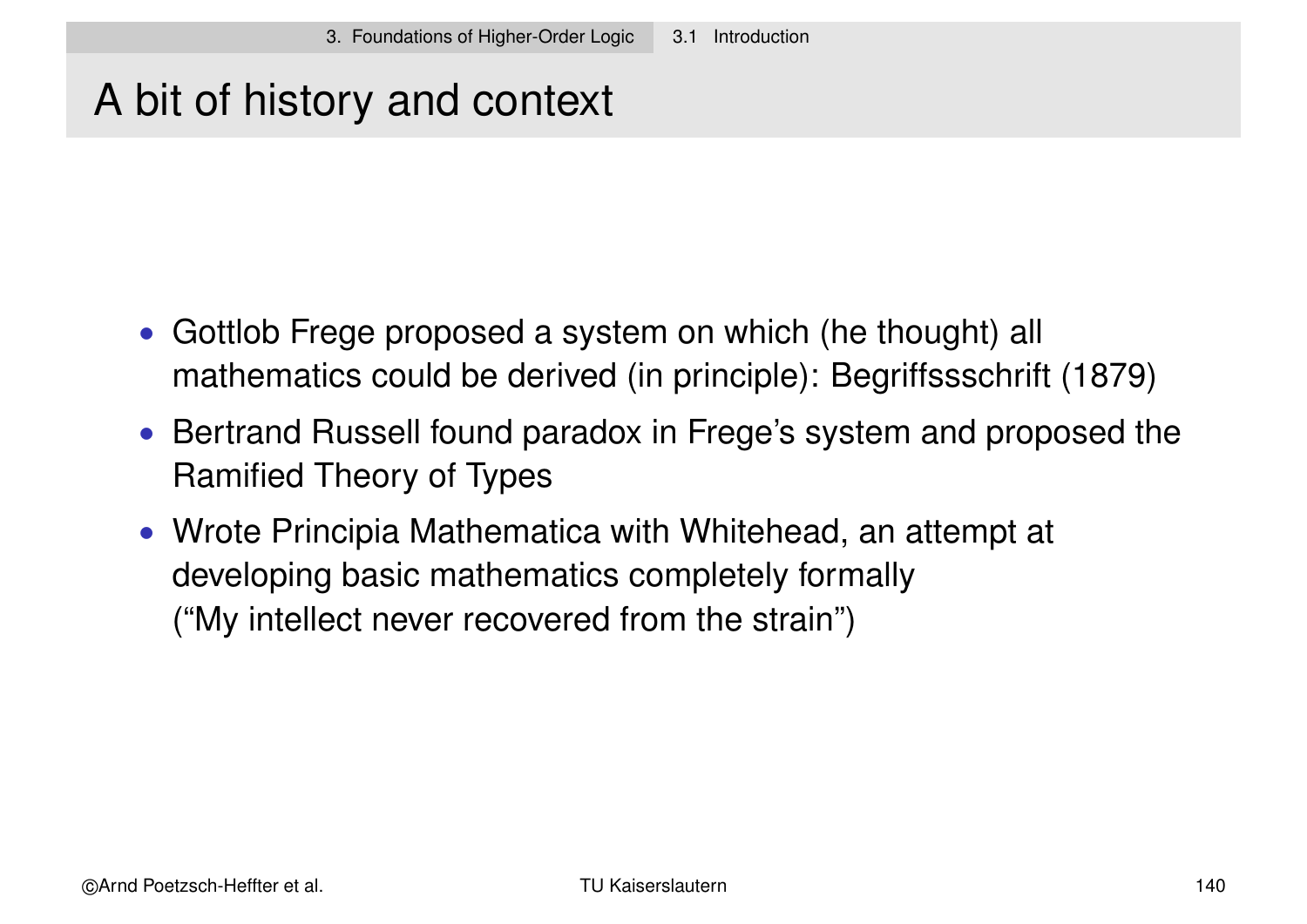### Russel's paradox

#### Theorem

Let 
$$
S = \{x \mid x \notin x\}
$$
, then  $S \in S$  if and only if  $S \notin S$ 

#### Proof.

- If  $S \in S$ , then  $S \notin S$ .
- If  $S \notin S$ , then  $S \in S$ .

### Remark

- Thus, we found a mathematical contradiction.
- Logical point of view: we derived  $F \leftrightarrow \neg F$  where  $F \equiv (S \in S)$ ; thus, we can derive False, and consequently, every formula.

 $\Box$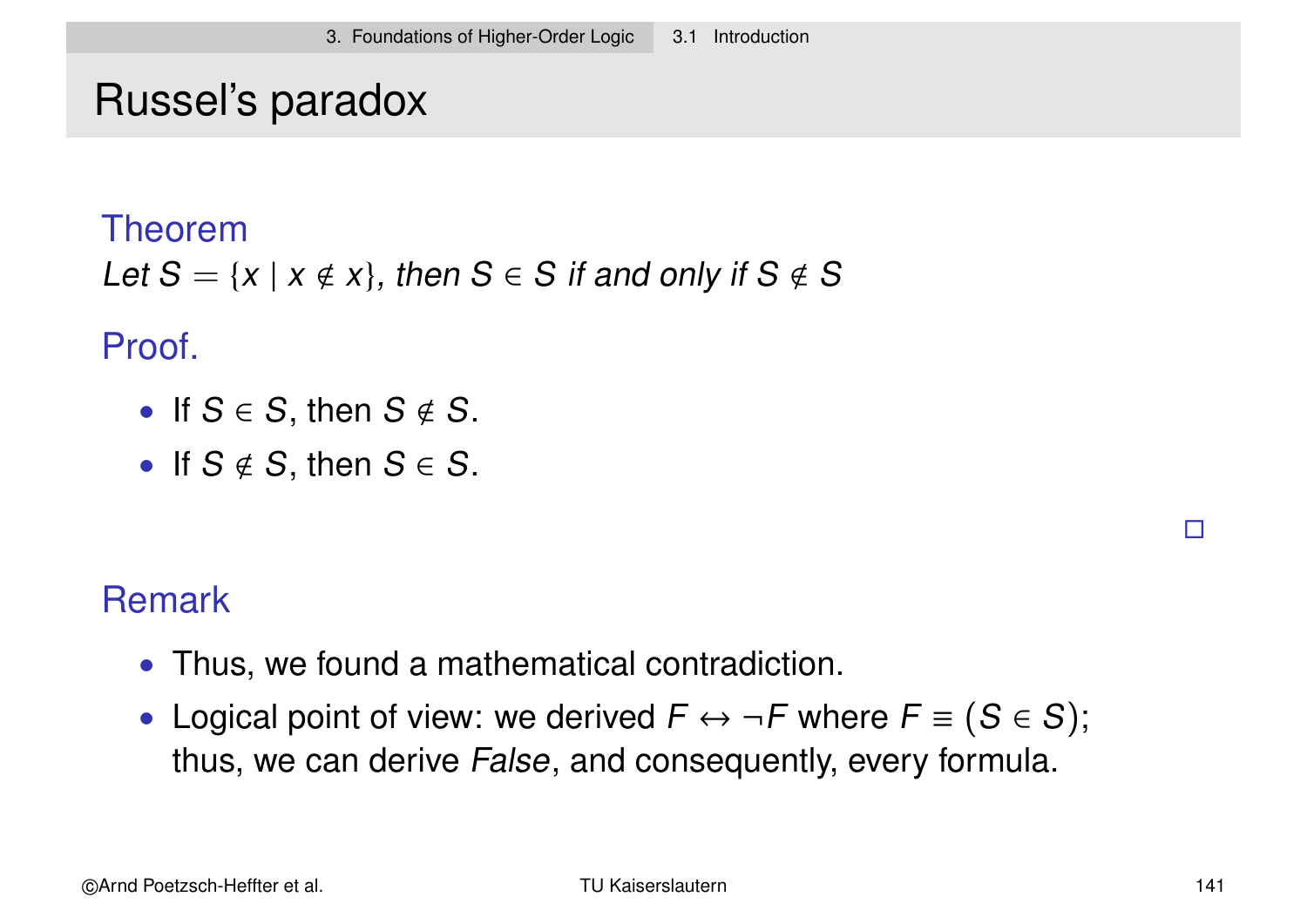# Approaches to avoid inconsistencies

### • Type theory:

- ▶ Russel: Use a hierarchy of types to avoid self-referential expressions
- $\triangleright$  A. Church proposed a simple type theory (1940)
- $\triangleright$  many approaches extend Church's type theory (HOL, Calculus of constructions, etc.)
- Set theory is often seen as the basis for mathematics.
	- ► Zermelo-Fraenkel, Bernays-Goedel, ...
	- $\triangleright$  Set theories distinguish between sets and classes.
	- Consistency maintained as some collections are "too big" to be sets, e.g., class of all sets is not a set. A class cannot belong to another class (let alone a set)! Set theory

### Remark

Web-page listing approaches to formalize mathematics and logics: http://www.cs.ru.nl/~freek/digimath/index.html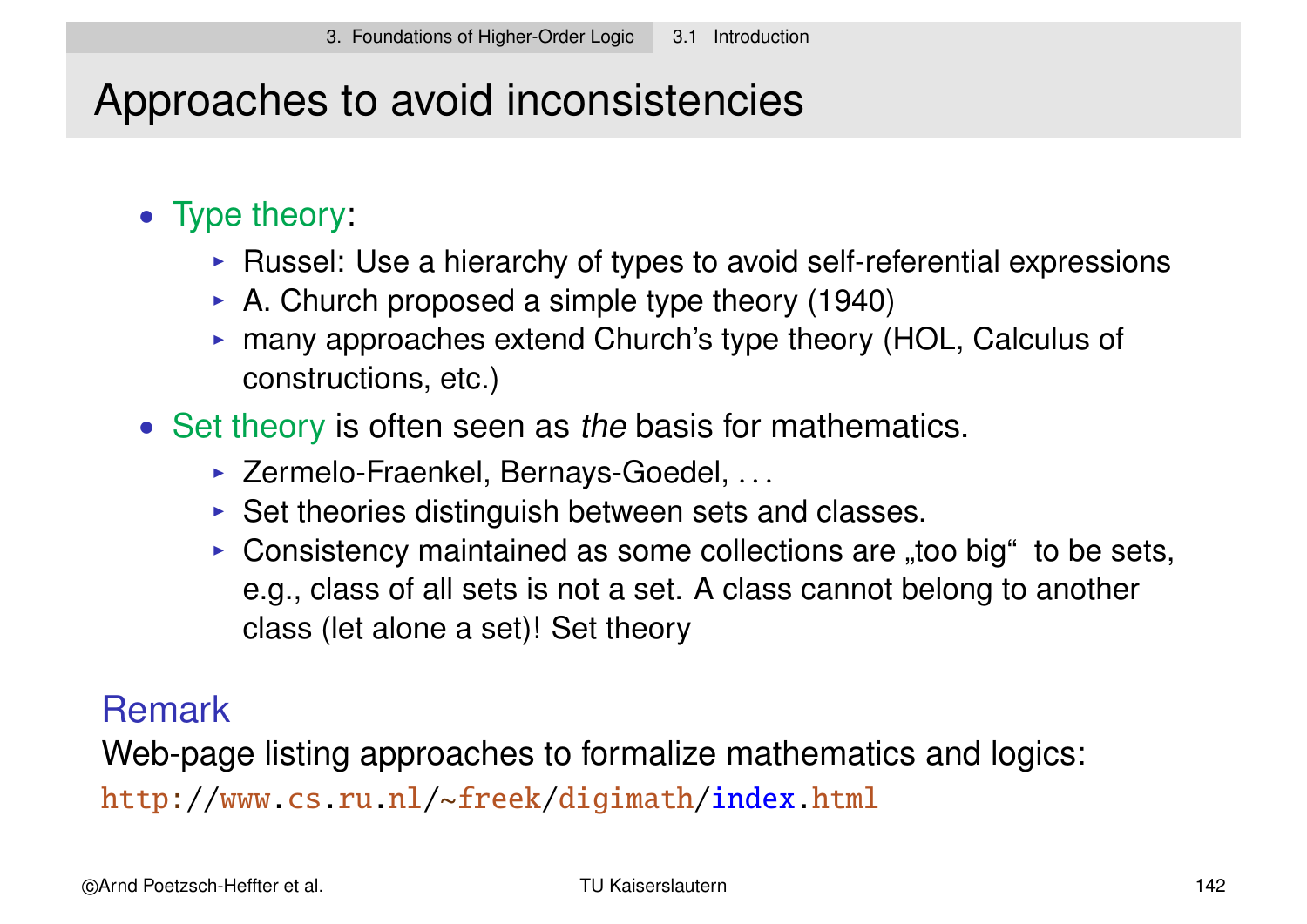### Aspects of HOL

- Higher-order logic (HOL) is an expressive foundation for
	- $\blacktriangleright$  mathematics: analysis, algebra, ...
	- $\triangleright$  computer science: program correctness, hardware verification, ...
- Reasoning in HOL is classical.
- Still important: modeling of problems (now in HOL).
- Still important: deriving relevant reasoning principles.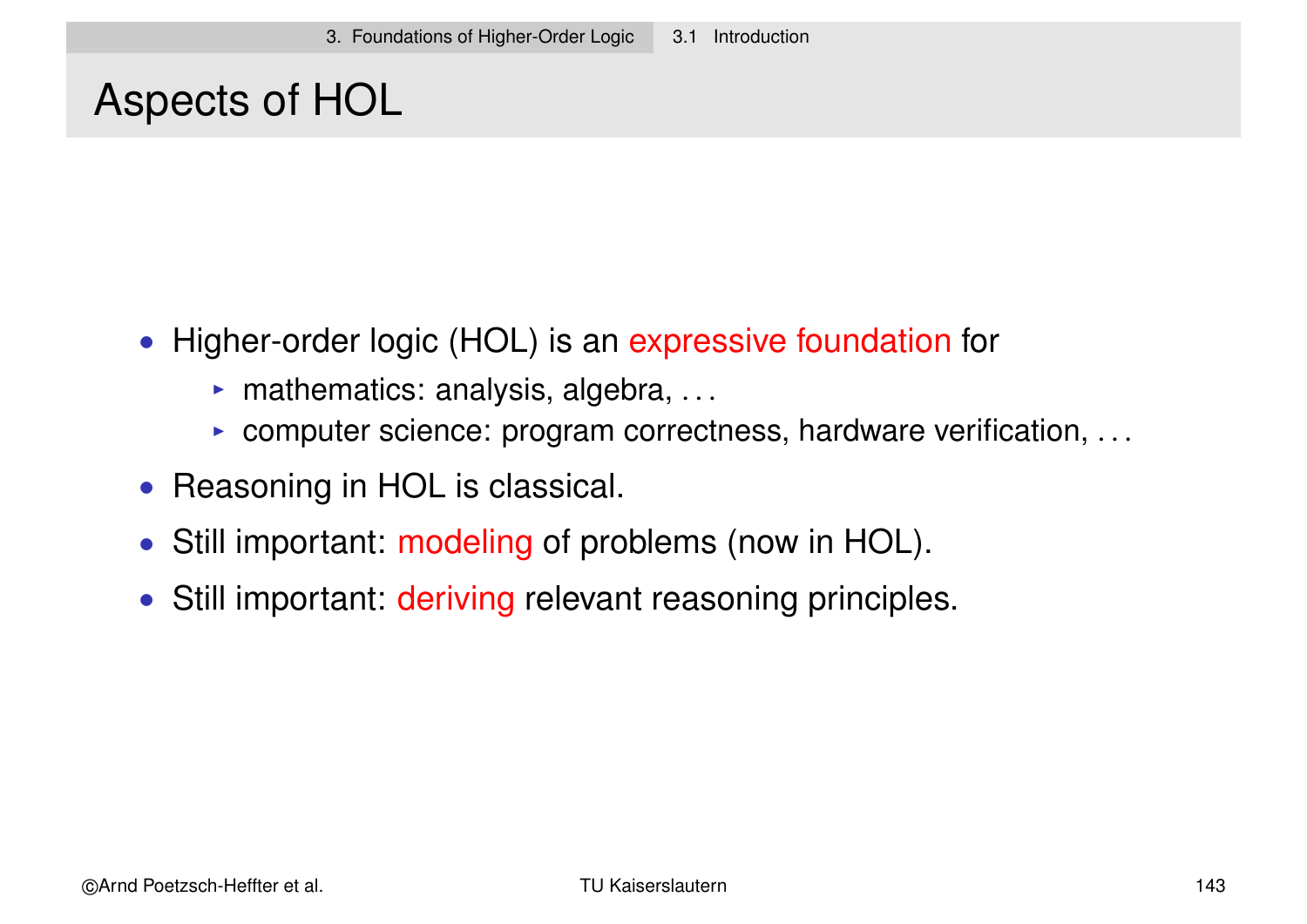# Aspects of HOL (2)

• HOL offers safety through strength:

- $\triangleright$  small kernel of constants and axioms
- $\triangleright$  safety via conservative (definitional) extensions
- Contrast with
	- $\triangleright$  weaker logics (e.g., propositional logic, FOL): can't define much
	- $\triangleright$  axiomatic extensions: can lead to inconsistency

Bertrand Russell:

"The method of "postulating" what we want has many advantages; they are the same as the advantages of theft over honest toil." (Introduction to Mathematical Philosophy, 1919)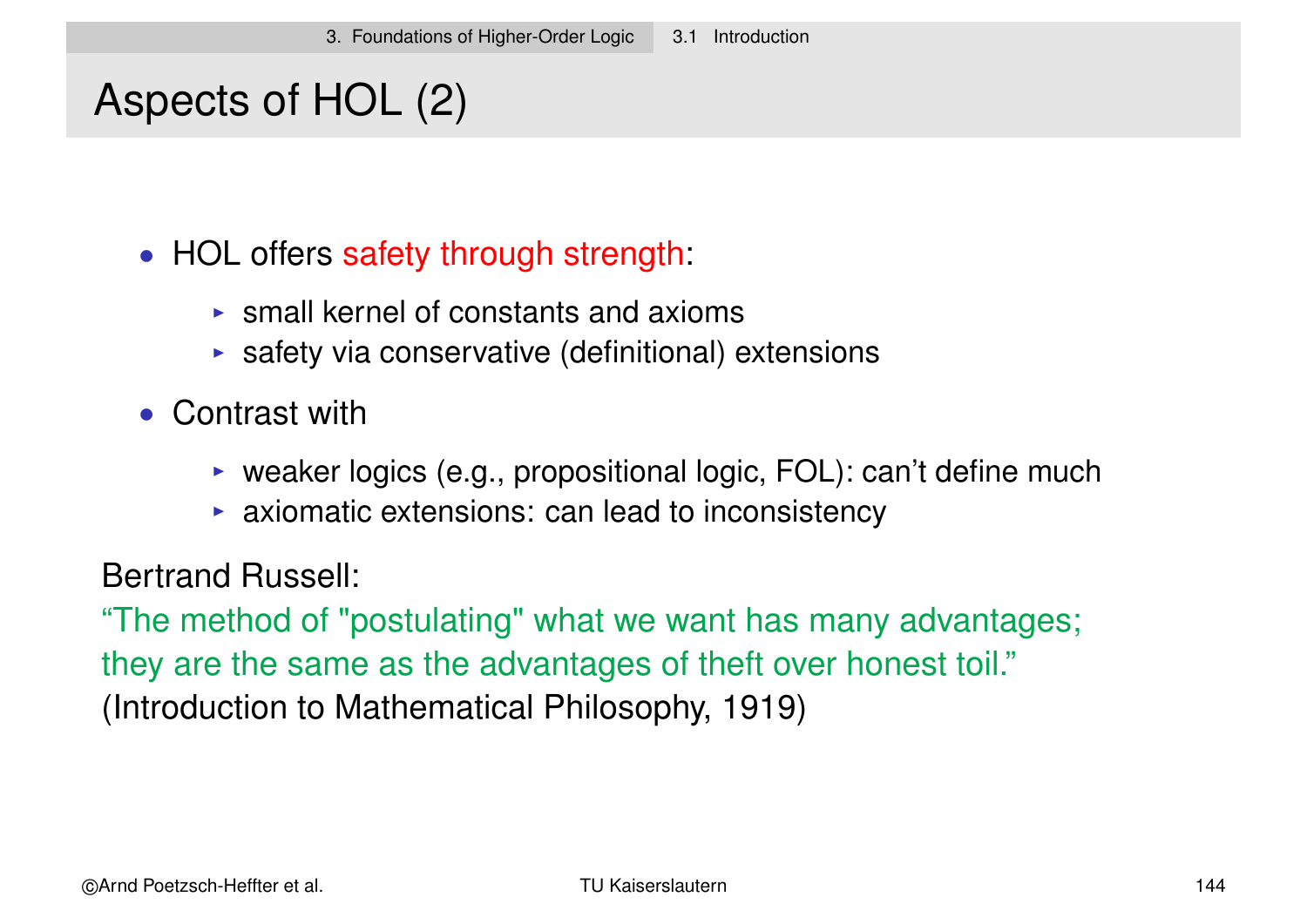### Choice of Isabelle/HOL

#### Rationale for Isabelle/HOL

We use Isabelle/HOL, the HOL specialization of the generic proof assistant Isabelle:

- HOL vs. set theory:
	- $\rightarrow$  types are helpful for computer science applications
	- $\triangleright$  HOL is sufficiently expressive for most applications (in general, ZF set theory is more expressive)
	- $\triangleright$  "If you prefer ML to Lisp, you will probably prefer HOL to ZF" (quote by Larry Paulson)
- Isabelle/HOL vs. other HOL systems: pragmatic advantages over the HOL system or PVS
- Constructive alternatives for HOL: Coq or Nuprl, classical reasoning not supported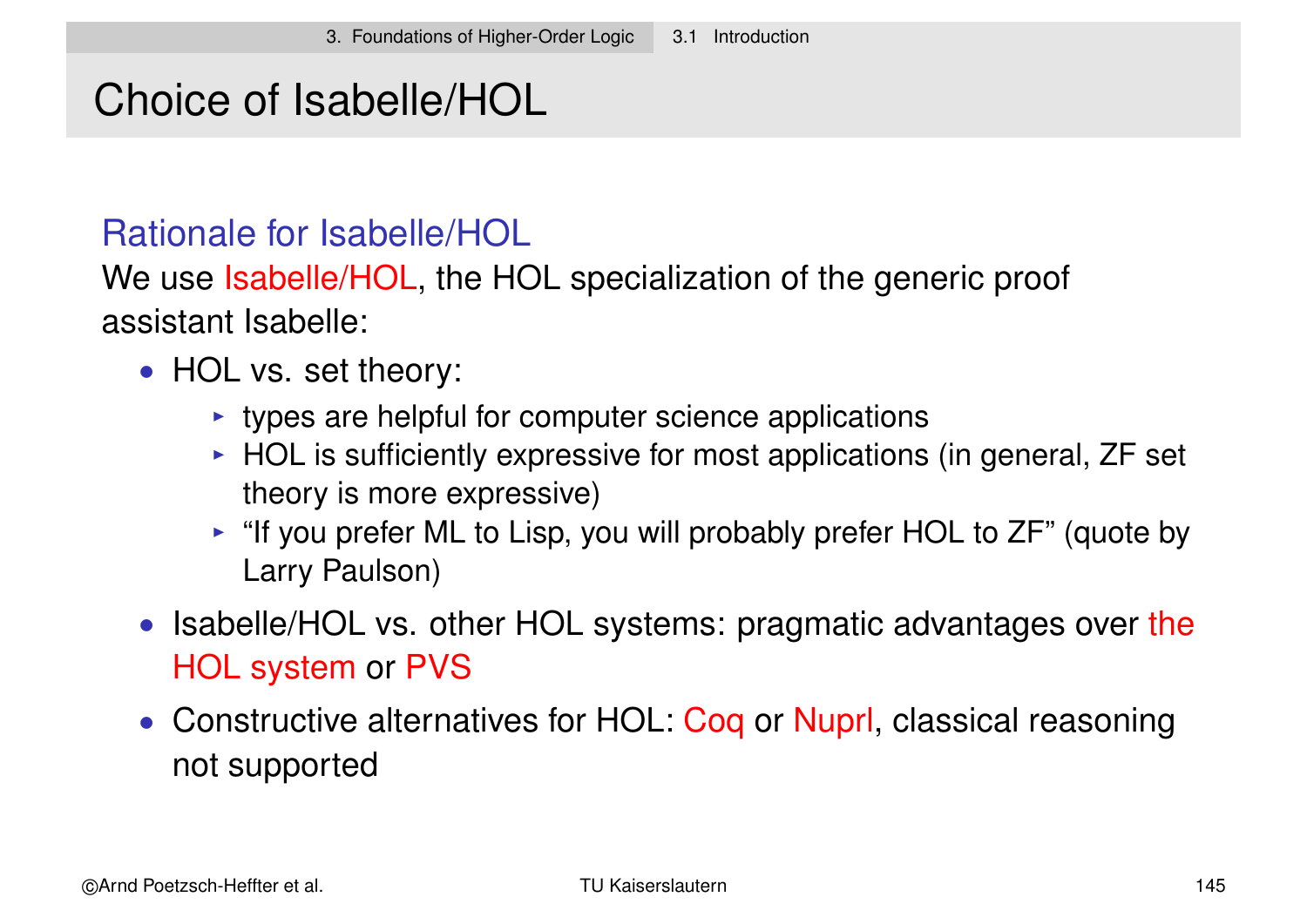# About the term "higher-order logic"

**1st-order**: supports functions and predicates over individuals (0th-order objects) and quantification of individuals:

$$
\forall x, y. R(x, y) \longrightarrow R(y, x)
$$

**2nd-order**: supports functions and predicates that have first-order functions as arguments or results and allow quantification over first-order predicates and functions:

$$
\forall P.\forall m.\ P(0) \land (\forall n.\ P(n) \longrightarrow P(Suc(n))) \longrightarrow P(m)
$$

"higher order"  $\leftrightarrow$  union of all finite orders

. . .<br>.<br>.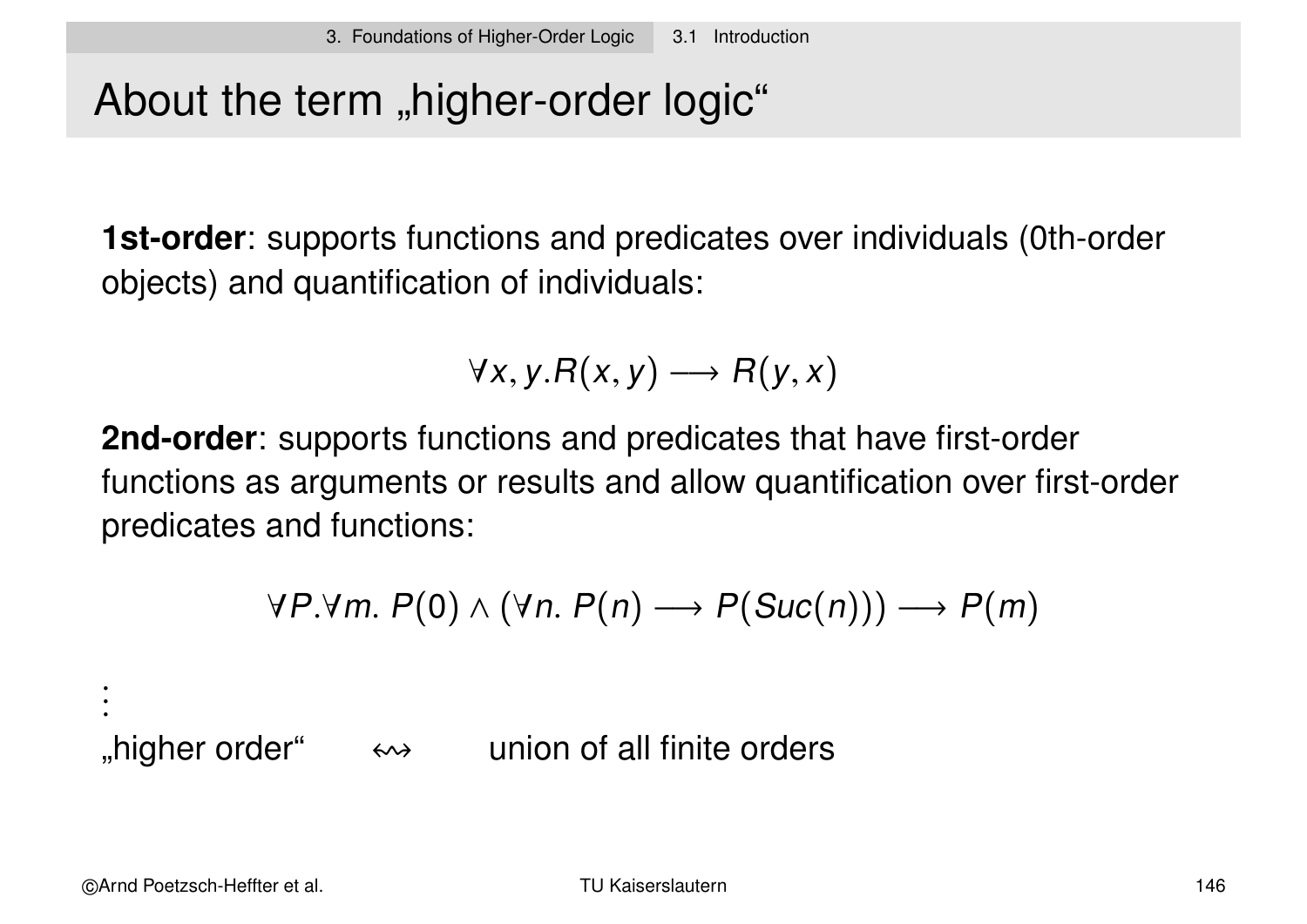3. Foundations of Higher-Order Logic 3.2 Foundation of HOL

### Section 3.2

# **Foundation of HOL**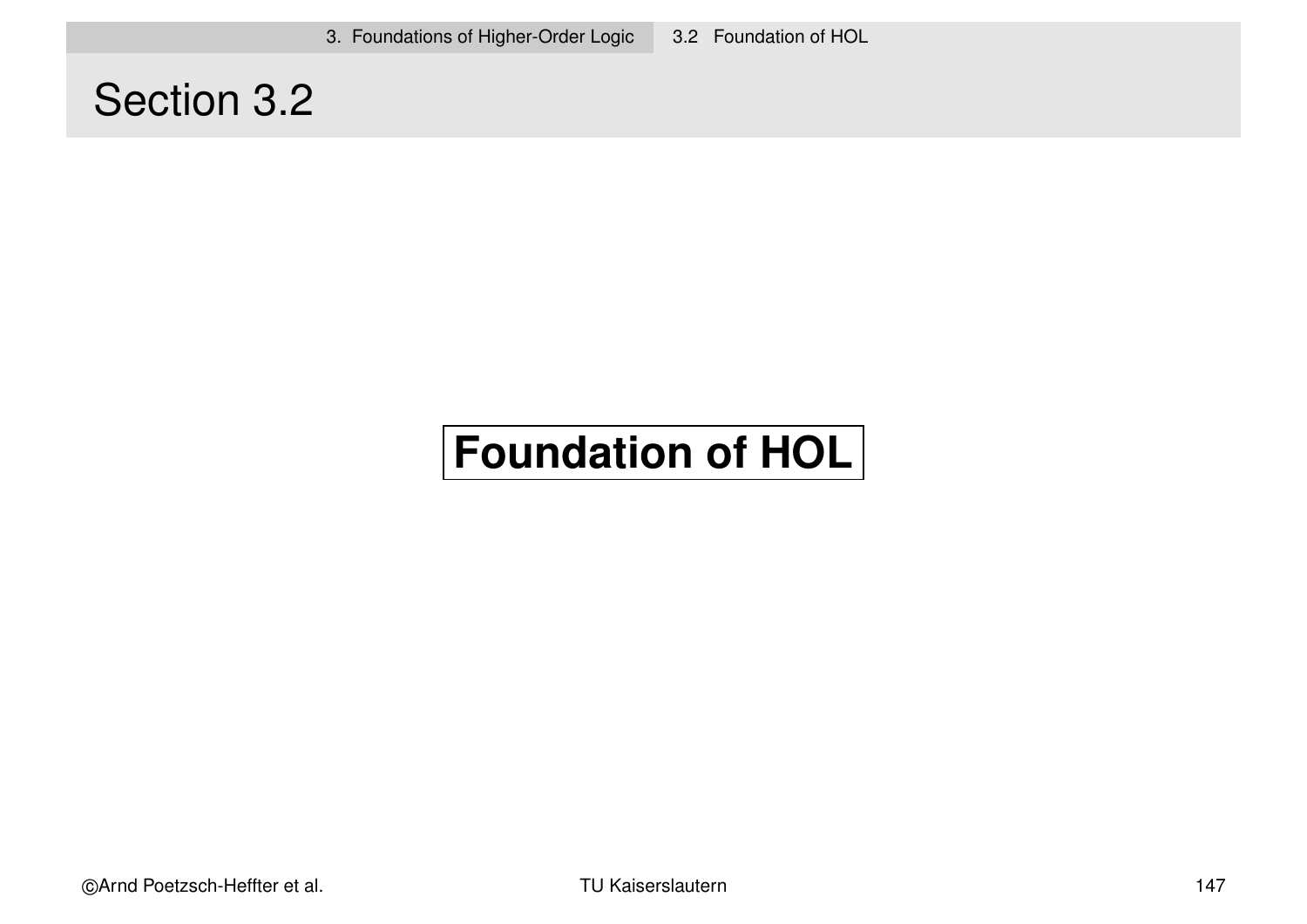## Starting remarks

### **Simplification**

In the rest of this chapter, we only consider

- a core syntax of HOL (not the rich syntax of Isabelle/HOL)
- a version of HOL without parameterized types (not the richer type system of Isabelle/HOL; cf. [GordonMelham93] for a version with parametric polymorphism)

### Goals:

- Learn the semantics and axiomatic foundation of HOL
- Learn some meta-level properties about HOL
- Deepen the understanding of what verification is about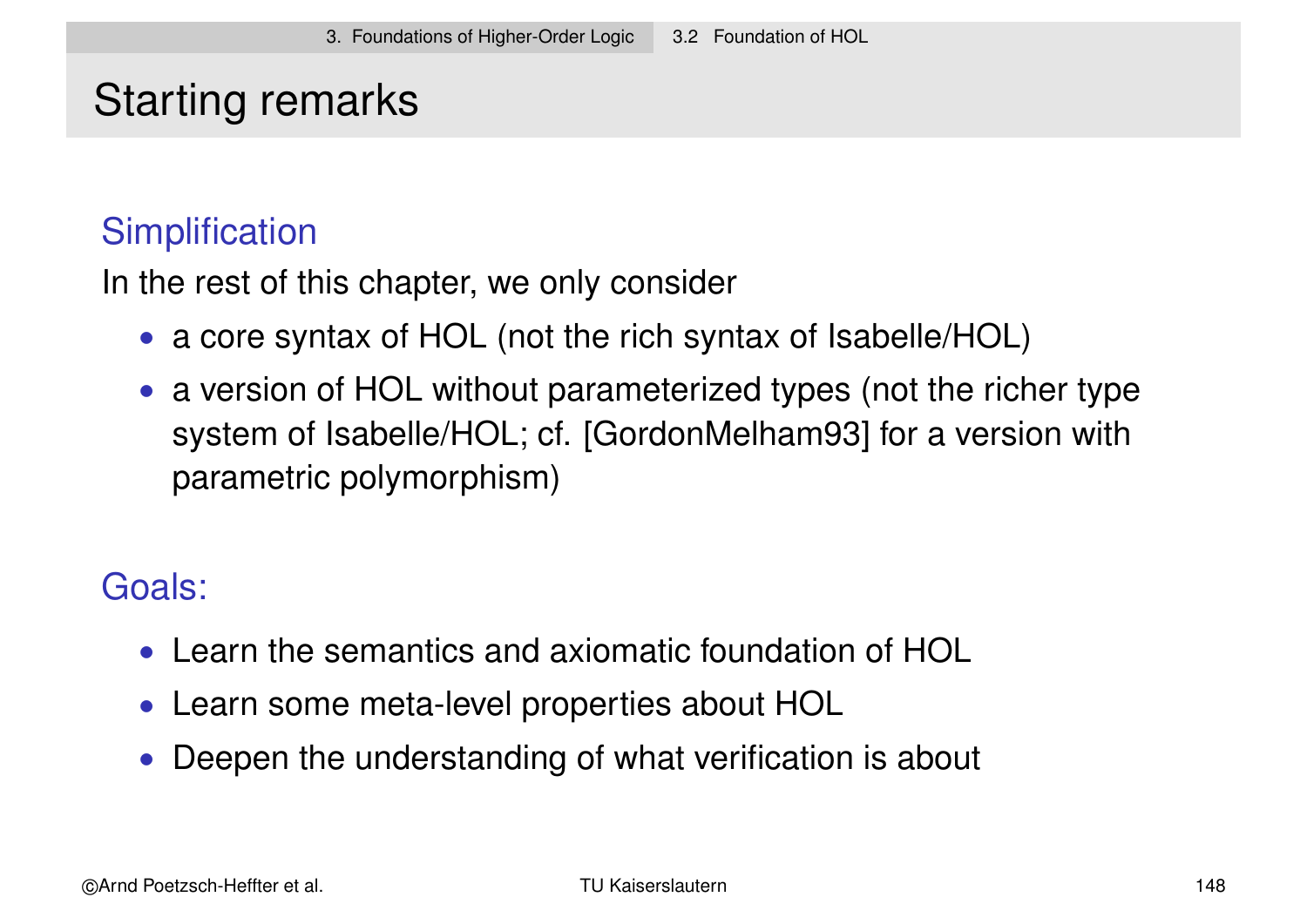# Basic HOL Syntax (1)

• Types:

 $\tau ::=$  bool | ind |  $\tau \Rightarrow \tau$ 

- bool and ind are also called  $o$  and  $i$  in the literature [Chu40, And86]
- $\triangleright$  no user-defined type constructors, e.g., bool list
- no polymorphic type definitions, e.g.,  $\alpha$  list
- Terms: Let  $\mathcal V$  be a set of variables and  $\mathcal C$  a set of constants:

$$
\mathcal{T} ::= \mathcal{V} \mid C \mid (\mathcal{T}\mathcal{T}) \mid \lambda \mathcal{V}.\mathcal{T}
$$

- $\triangleright$  Terms are simply typed (no type parameters)
- $\triangleright$  Terms of type *bool* are called (well-formed) formulas.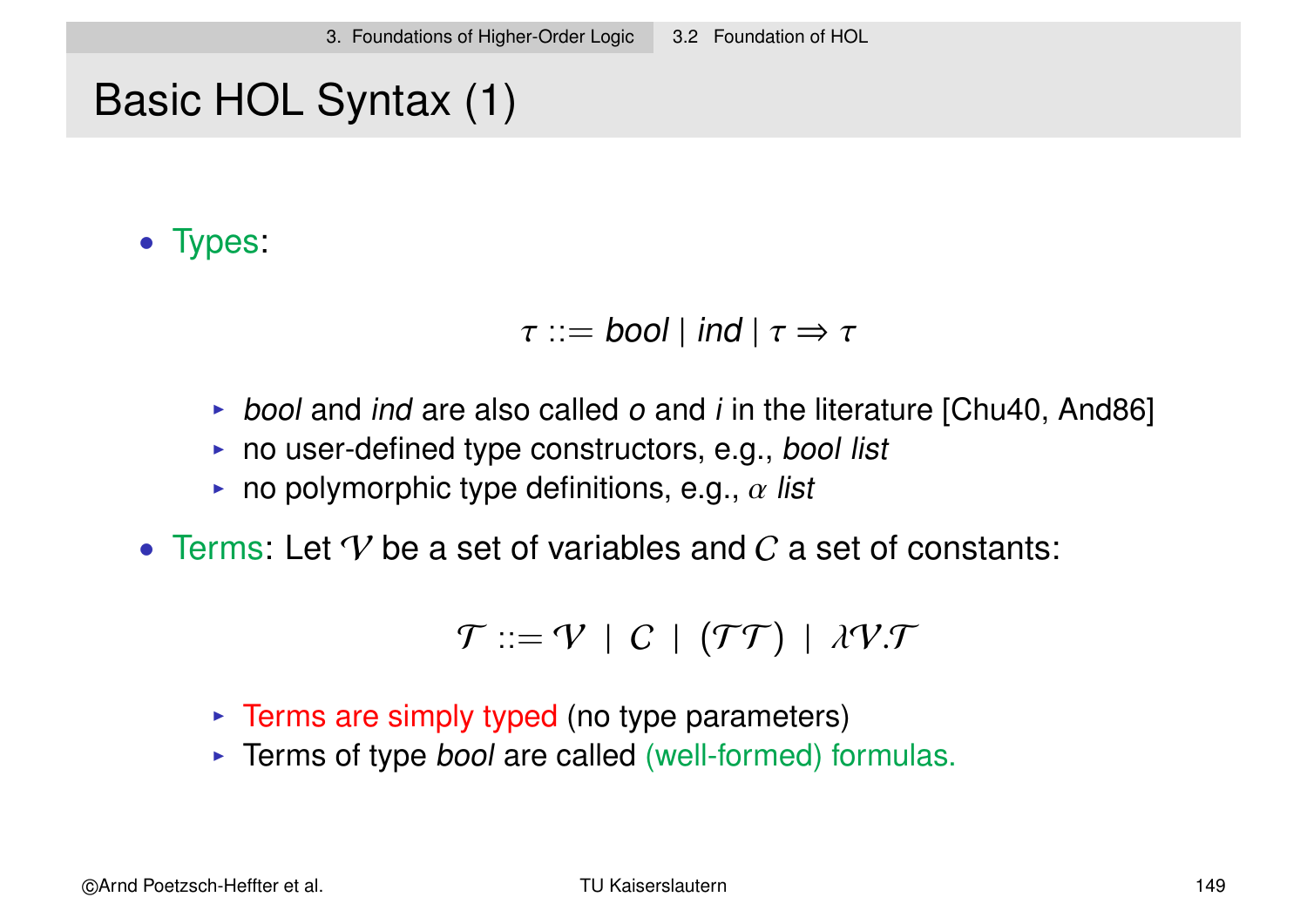# Basic HOL Syntax (2)

• The constants of HOL are typed and include at least:

True, False :: bool  $\mu = \mu : \alpha \Rightarrow \alpha \Rightarrow \text{bool}$  (for all types  $\alpha \in \tau$ )  $\begin{array}{l} \n\hline \n- \rightarrow \quad \colon \text{ } \text{bool} \Rightarrow \text{bool} \Rightarrow \text{bool} \ \iota \quad \colon \ (\alpha \Rightarrow \text{bool}) \Rightarrow \alpha \n\end{array}$ (for all types  $\alpha \in \tau$ )

 $\bullet$  *i* is called the description operator:

 $\iota$  p yields the unique element x for which  $(p \times)$  is True, if such a unique x exists. Otherwise, it yields an arbitrary value (of type  $\alpha$ ).

• Note that in Isabelle/HOL, the provisos "for all types  $\alpha \in \tau^*$  can be expressed by type variables.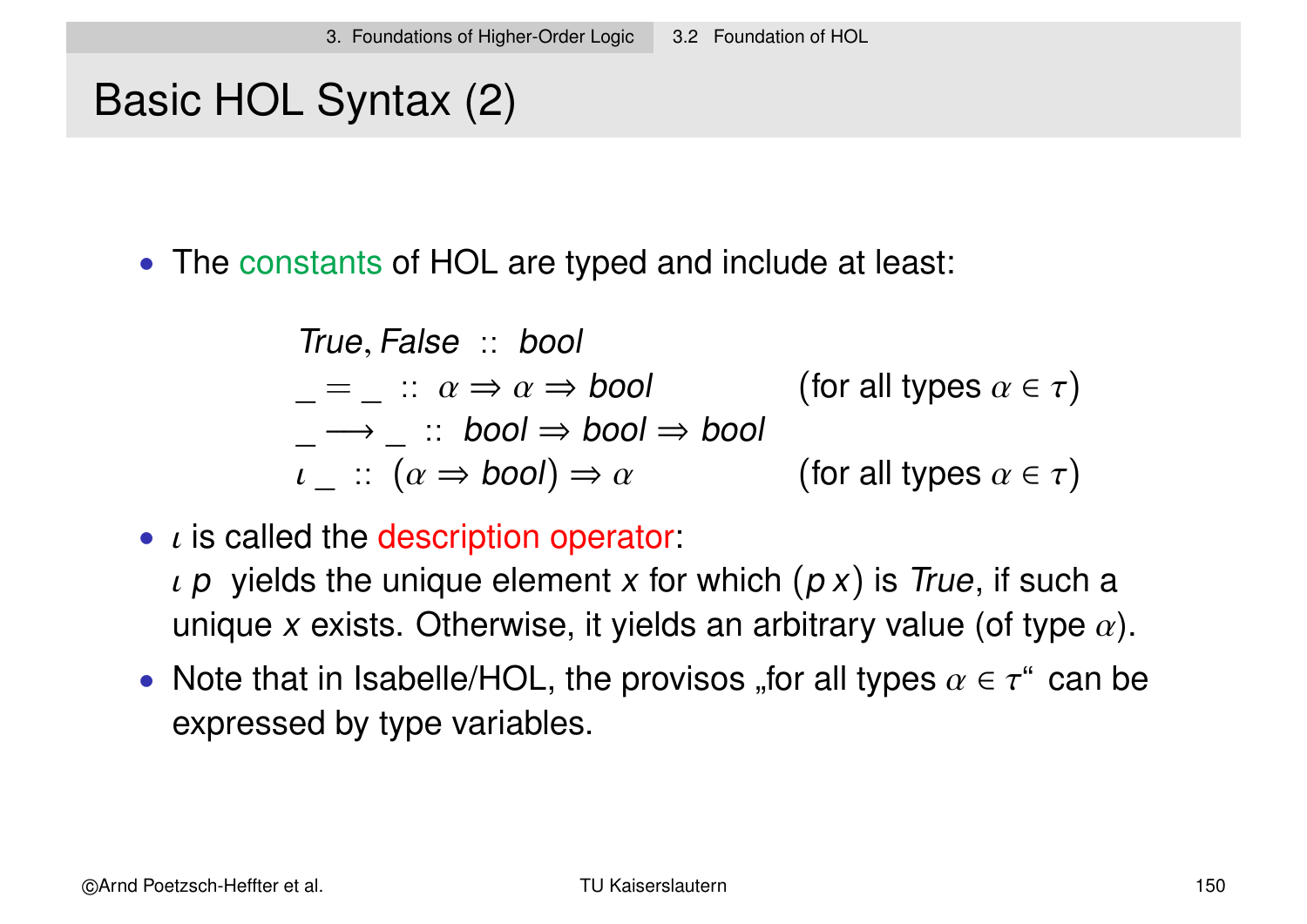# HOL Semantics

- Intuitively an extension of many-sorted semantics with functions
	- $\triangleright$  FOL (w/o sorts): formulas are interpreted in a structure consisting of a domain/universe and functions/predicates

 $\langle \mathcal{D}, (f_i)_{i \in F}, (p_i)_{i \in P} \rangle$ 

Many-sorted FOL: there is a domain for each sort  $s \in S$  where S is finite; functions/predicates have a sorted signature:

$$
\langle (\mathcal{D}_s)_{s\in S}, (f_i)_{i\in F}, (p_i)_{i\in P}\rangle
$$

- $\blacktriangleright$  HOL: domain  $\mathcal D$  is indexed by (infinitely many) types
- Our presentation ignores polymorphism on the object-logical level, it is treated on the meta-level, though (for a version covering object-level parametric polymorphism cf. [GordonMelham93]).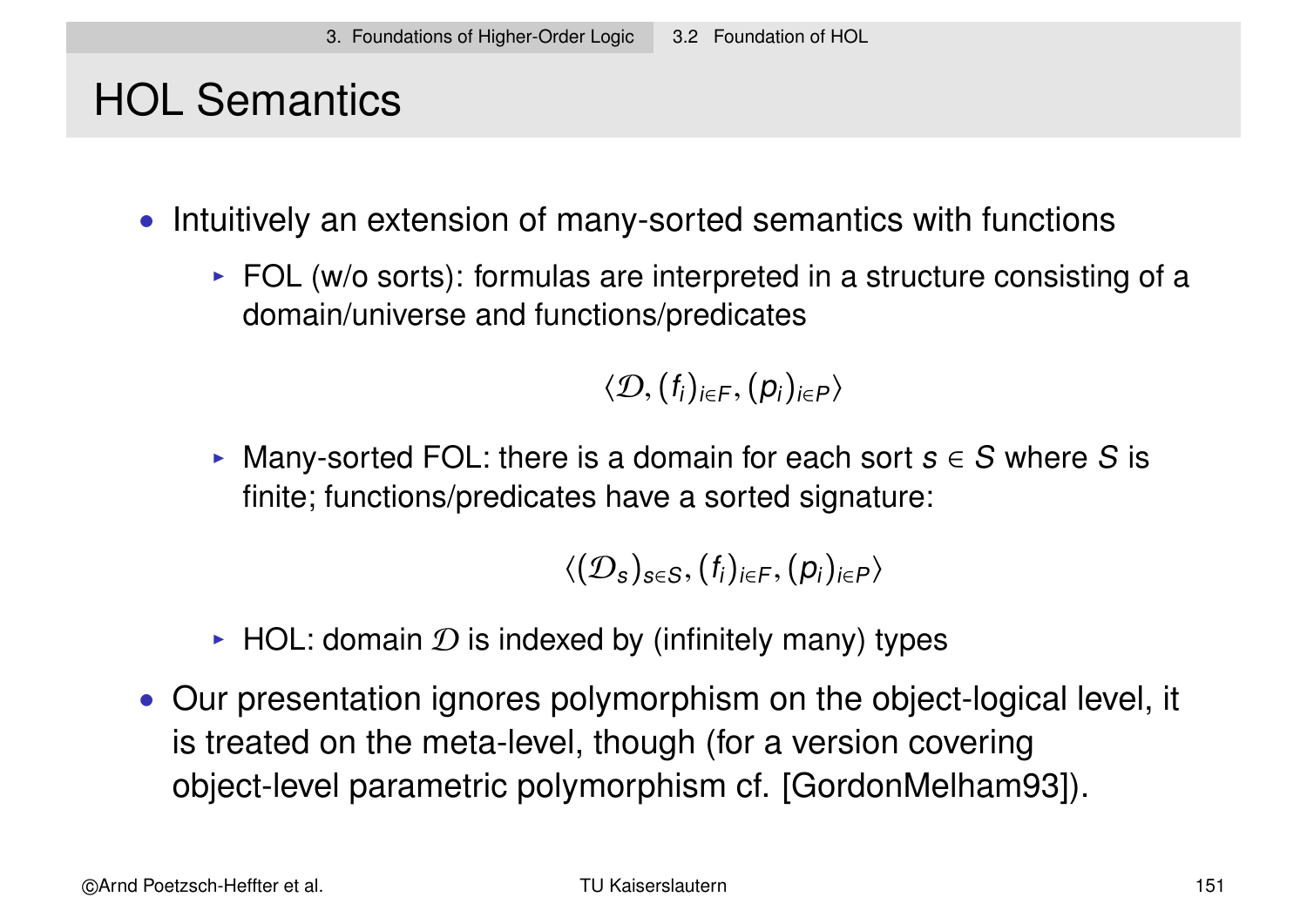# Universes are prerequisite for HOL models

### Definition (Universe)

A collection of sets  $\mathcal U$  is called a universe, if it satisfies the following closure conditions:

**Inhab**: Each  $X \in \mathcal{U}$  is a nonempty set

**Sub**: If  $X \in \mathcal{U}$  and  $Y \neq 0 \subseteq X$ , then  $Y \in \mathcal{U}$ 

**Prod:** If  $X, Y \in \mathcal{U}$  then  $X \times Y \in \mathcal{U}$  where  $X \times Y$  is the Cartesian product  $({x, y}, {x, y})$  encodes  $(x, y)$ )

**Pow**: If  $X \in \mathcal{U}$  then  $\mathcal{P}(X) = \{Y : Y \subseteq X\} \in \mathcal{U}$ 

**Infty**: U contains an infinite set of individuals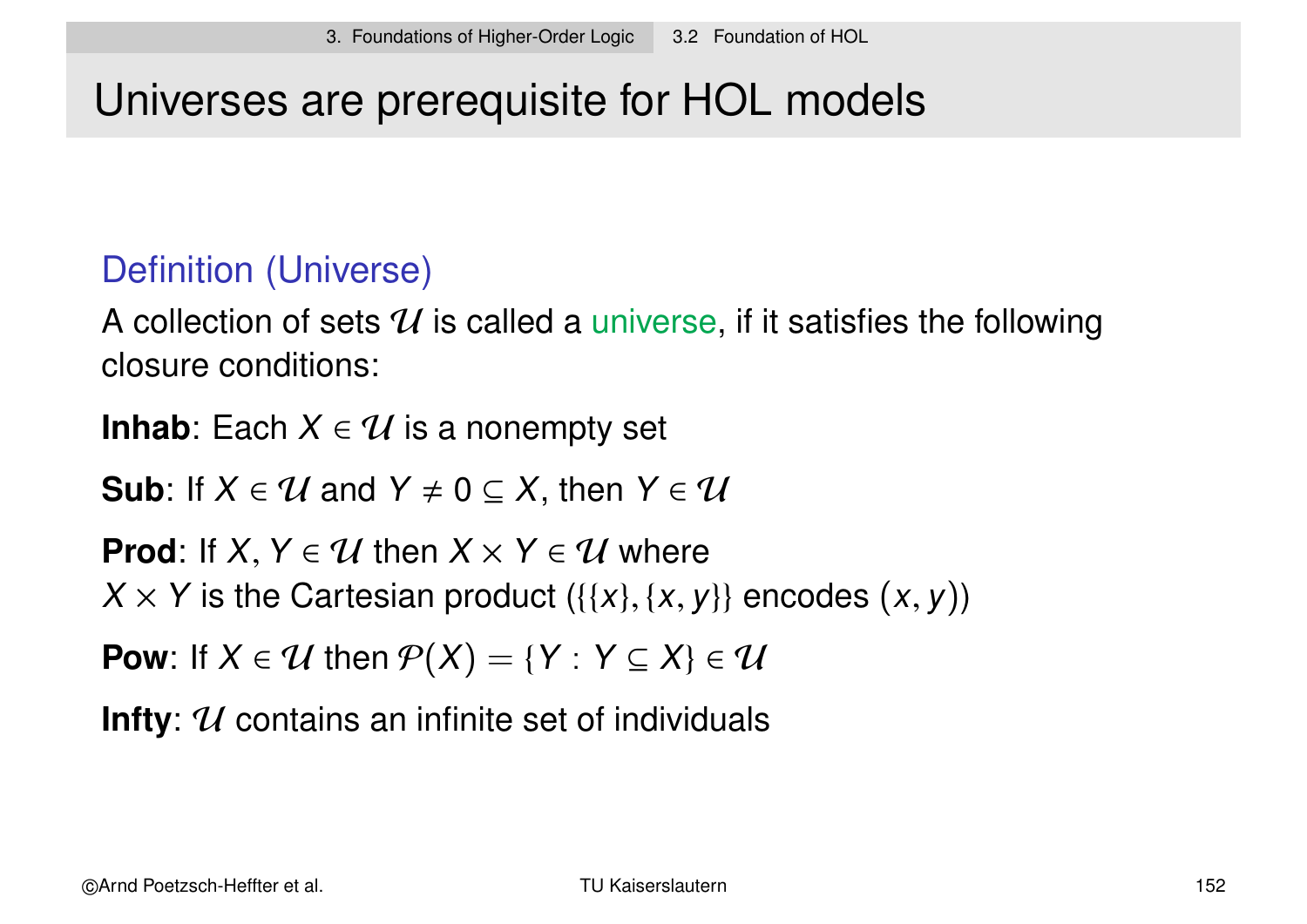# Remarks on universes  $\mathcal U$

• Representation of function spaces in universes:

 $X \Rightarrow Y$  is the set of all (total) functions from X to Y where a function is represented by its graph

- For X and Y nonempty,  $X \Rightarrow Y$  is a nonempty subset of  $\mathcal{P}(X \times Y)$
- From closure conditions: If  $X, Y \in \mathcal{U}$ , then  $X \Rightarrow Y \in \mathcal{U}$ .
- Universes have two distinguished sets:

**Unit**: A distinguished set {1} with exactly one element **Bool**: A distinguished set  $\{T, F\}$  with exaclty two element sets (existence follows from **Infty** and **Sub**)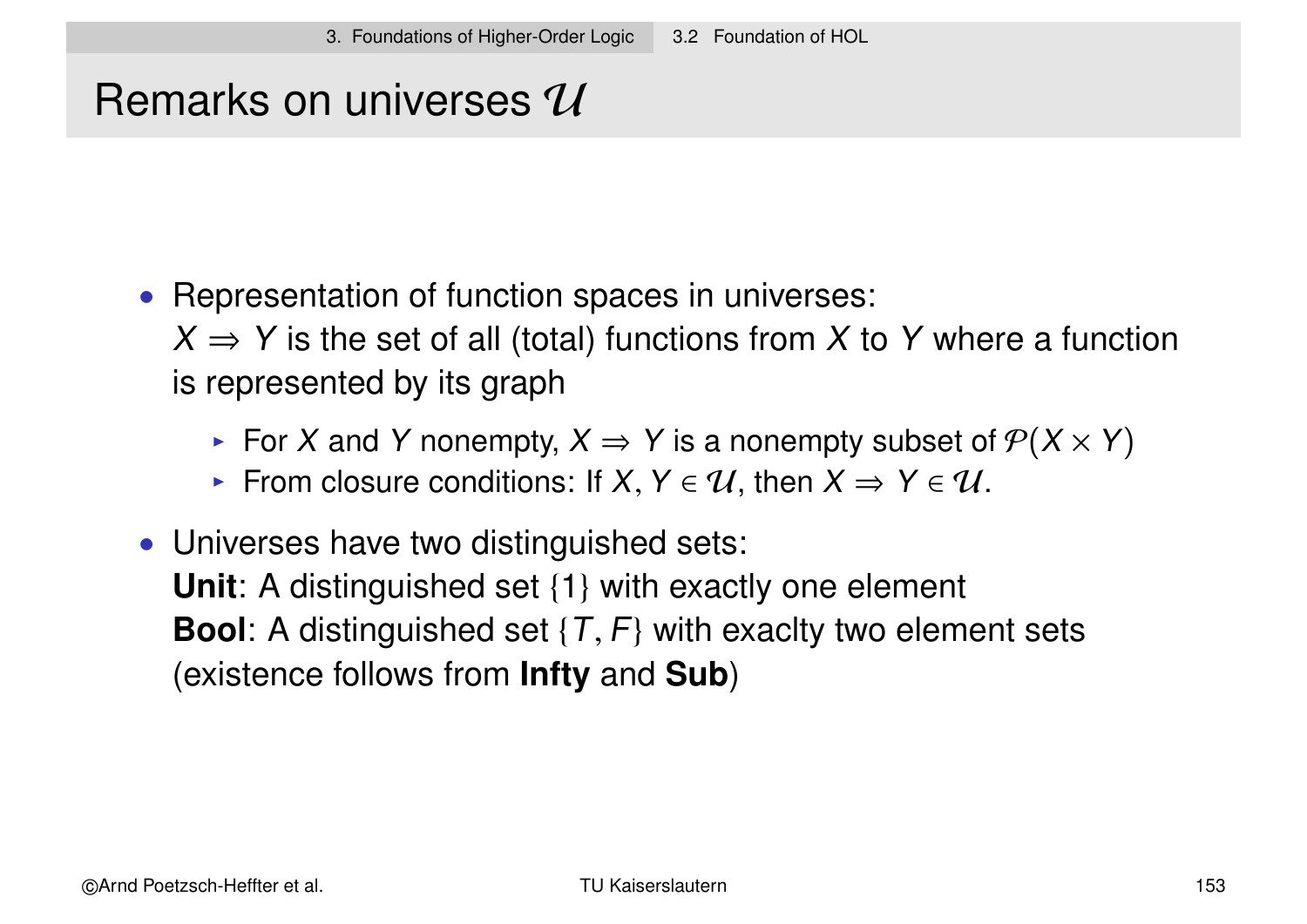### Frames

### Definition (frame)

Let  $\mathcal U$  be a universe.

A frame is a collection  $(\mathcal{D}_\alpha)_{\alpha\in\tau}$  with  $\mathcal{D}_\alpha\in\mathcal{U}$  for all  $\alpha\in\tau$  and

- $\mathcal{D}_{\text{bool}} = \{T, F\}$
- $\mathcal{D}_{ind} = X$  where X is some infinite set of individuals
- $\mathcal{D}_{\alpha\to\beta}\subseteq\mathcal{D}_\alpha\Rightarrow\mathcal{D}_\beta$ , i.e. some collection of functions from  $\mathcal{D}_\alpha$  to  $\mathcal{D}_\beta$

### **Examples**

Some of the subsets  $\mathcal{D}_{\alpha \Rightarrow \beta}$  might contain, e.g.,

- the identity function, others do not
- only the computable functions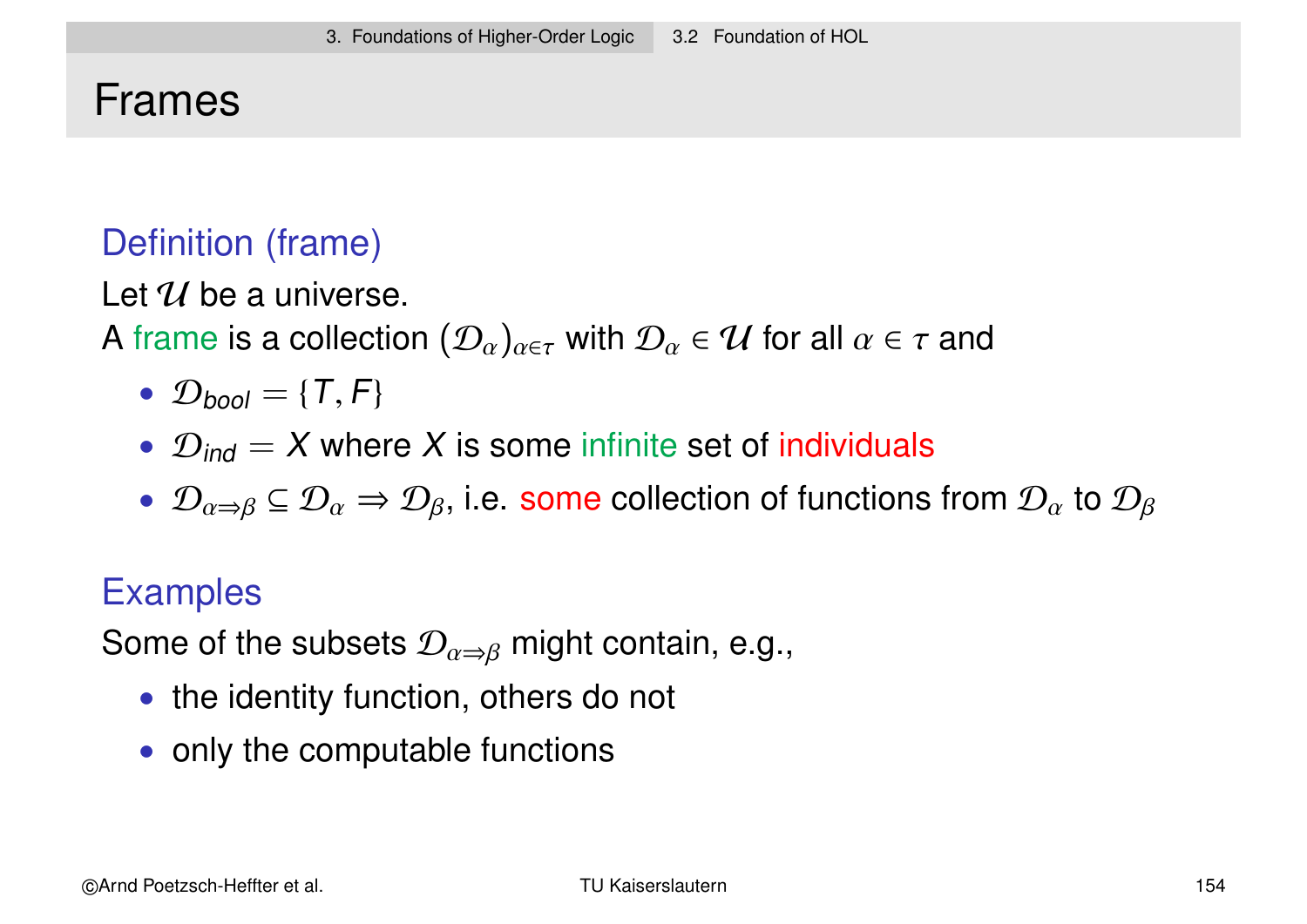### **Interpretations**

### Definition (Interpretation)

An interpretation  $\langle (\mathcal{D}_\alpha)_{\alpha\in\tau},\mathcal{J}\rangle$  consists of a frame  $(\mathcal{D}_\alpha)_{\alpha\in\tau}$  and a function  $J$  mapping the constants of type  $\alpha$  to elements of  $\mathcal{D}_{\alpha}$ :

• 
$$
\mathcal{J}(\text{True}) = T
$$
 and  $\mathcal{J}(\text{False}) = F$ 

- $\mathcal{J}(=_{\alpha \Rightarrow \alpha \Rightarrow bool})$  is the identity on  $\mathcal{D}_{\alpha}$
- $\mathcal{J}(\longrightarrow_{\text{bool}\Rightarrow\text{bool}\Rightarrow\text{bool}})$  denotes the implication function over  $\mathcal{D}_{\text{bool}}$ , i.e.,

$$
b \longrightarrow b' = \left\{ \begin{array}{ll} F & \text{if } b = T \text{ and } b' = F \\ T & \text{otherwise} \end{array} \right.
$$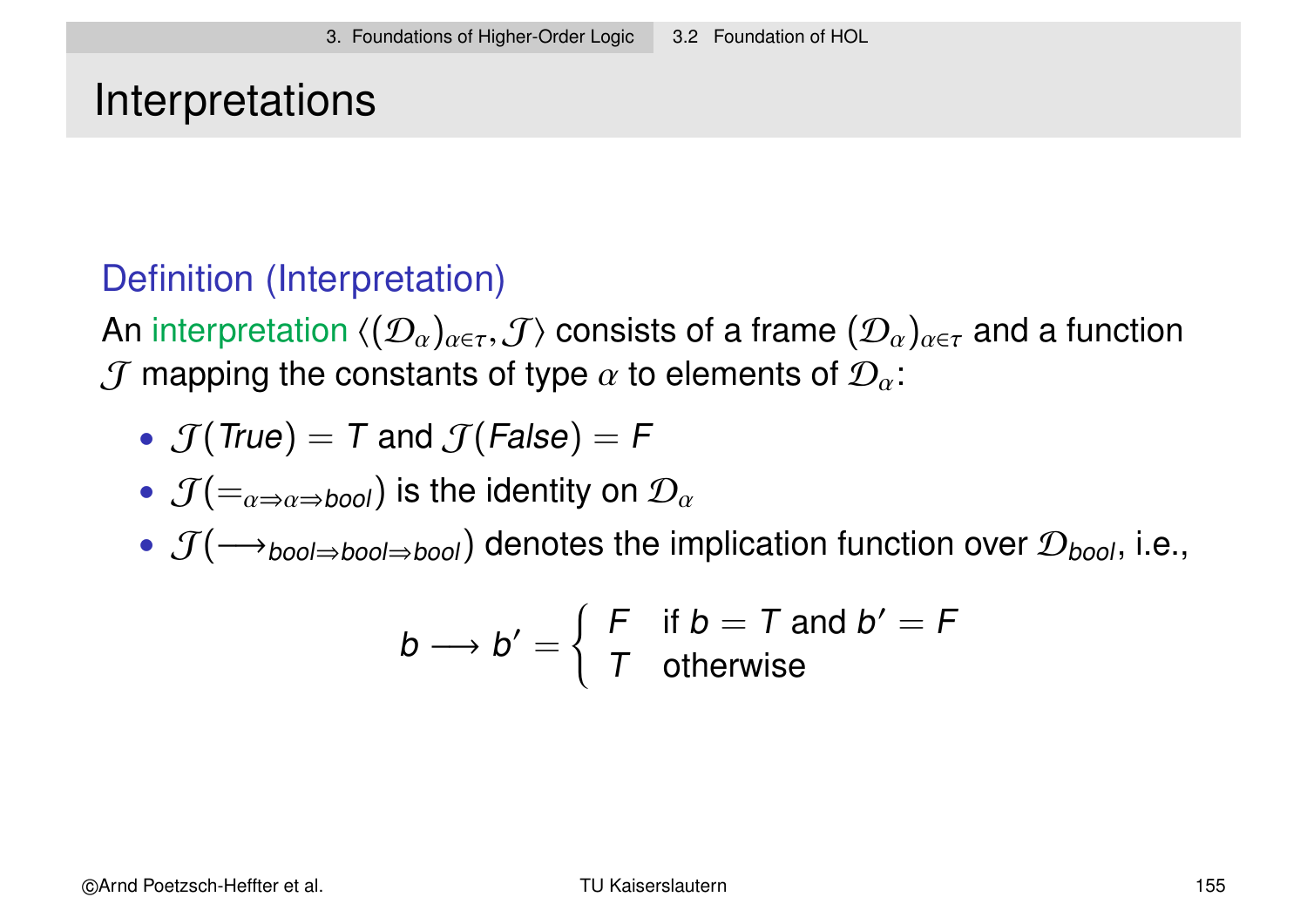Interpretations (2)

• 
$$
\mathcal{J}(\iota_{(\alpha \Rightarrow bool)\Rightarrow \alpha}) \in (\mathcal{D}_{\alpha} \Rightarrow \mathcal{D}_{bool}) \Rightarrow \mathcal{D}_{\alpha}
$$
 denotes the function

the(p) = 
$$
\begin{cases} a & \text{if } p = (\lambda x.x = a) \\ y & \text{otherwise, where } y \text{ is some element of } \mathcal{D}_{\alpha} \end{cases}
$$

#### Remark

We have to make sure that

- the interpretations of the constants are elements of the frame
- all definable functions are elements of the frame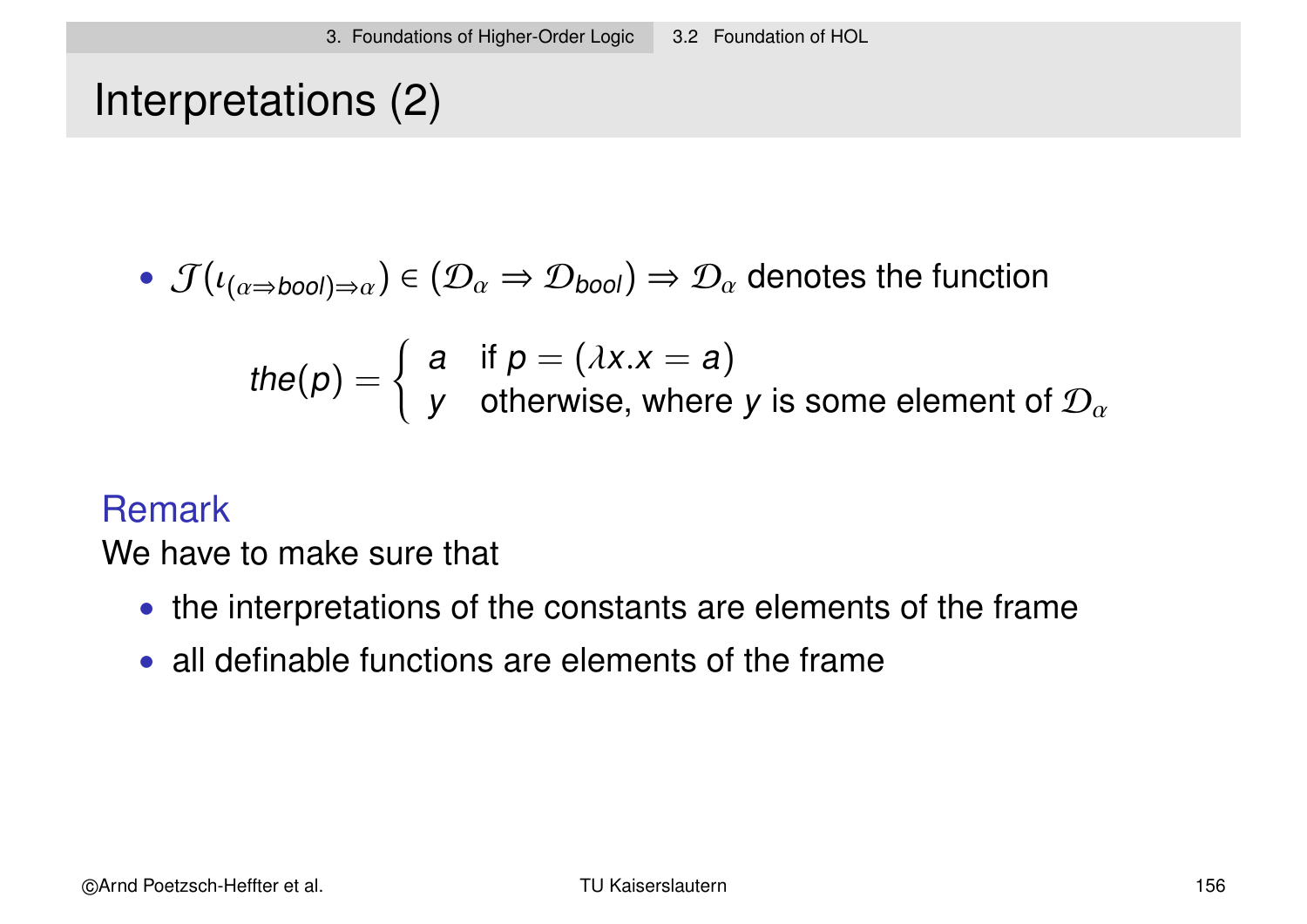### Generalized models

### Definition (Generalized models)

An interpretation  $\mathfrak{M} = \langle (D_{\alpha})_{\alpha \in \tau}, \mathcal{J} \rangle$  is a (general) model for HOL iff there is a binary function  $\mathcal{V}^{\mathfrak{M}}$  such that for all type-indexed families of variable assignments  $\rho = (\rho_\alpha)_{\alpha \in \tau}$ :

\n- (a) 
$$
\mathcal{V}^{\mathfrak{M}}(\rho, x_{\alpha}) = \rho_{\alpha}(x_{\alpha})
$$
\n- (b)  $\mathcal{V}^{\mathfrak{M}}(\rho, c) = \mathcal{J}(c)$ , for constants  $c$
\n- (c)  $\mathcal{V}^{\mathfrak{M}}(\rho, s_{\alpha \Rightarrow \beta} t_{\alpha}) = \mathcal{V}^{\mathfrak{M}}(\rho, s) \mathcal{V}^{\mathfrak{M}}(\rho, t)$
\n- i.e., the value of the function  $\mathcal{V}^{\mathfrak{M}}(\rho, s)$  at the argument  $\mathcal{V}^{\mathfrak{M}}(\rho, t)$
\n- (d)  $\mathcal{V}^{\mathfrak{M}}(\lambda x_{\alpha}.t_{\beta}) =$  "the function from  $\mathcal{D}_{\alpha}$  into  $\mathcal{D}_{\beta}$  whose value for each  $z \in \mathcal{D}_{\alpha}$  is  $\mathcal{V}^{\mathfrak{M}}(\rho[x \leftarrow z], t)$ "
\n

• If t is a term of type  $\alpha$ , then  $\mathcal{V}^{\mathfrak{M}}(\rho, t) \in \mathcal{D}_{\alpha}$ .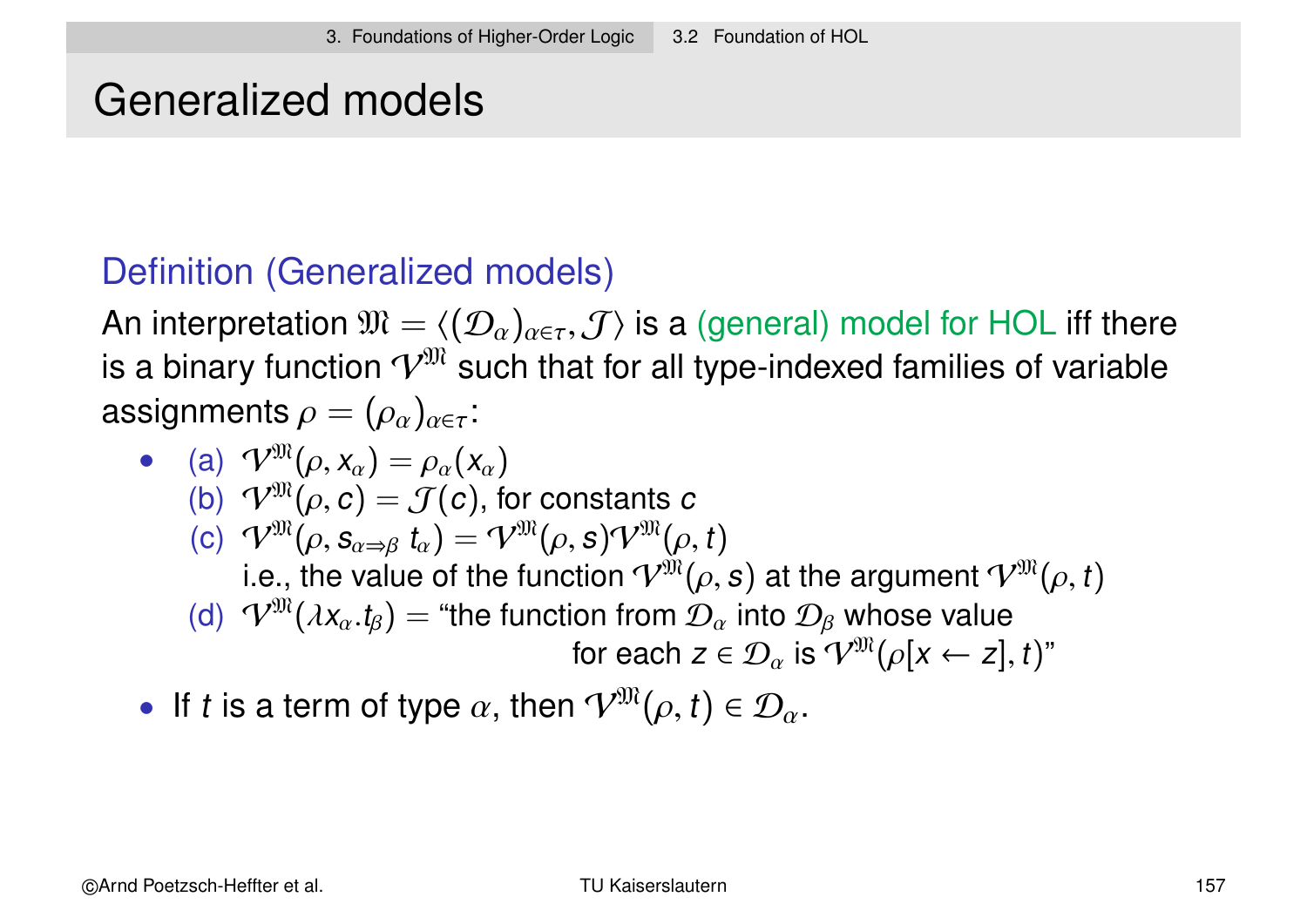# Generalized Models - Facts (1)

- If  $\mathfrak{M}$  is a general model and  $\rho$  a variable assignment, **then**  $V^{\mathfrak{M}}(\rho, t)$  is uniquely determined, for every term t.  $V^{\mathfrak{M}}(\rho, t)$  is the value of t in  $\mathfrak{M}$  w.r.t.  $\rho$ .
- Gives rise to the standard notion of satisfiability/validity:
	- $\triangleright$  We write  $V^{\mathfrak{M}}, \rho \models \phi$  for  $V^{\mathfrak{M}}(\rho, \phi) = T$ .
	- $\bullet \phi$  is satisfiable in  $\mathfrak{M}$  if  $\mathcal{V}^{\mathfrak{M}}, \rho \models \phi$  for some variable assignment  $\rho$ .
	- $\blacktriangleright$   $\phi$  is valid in  $\mathfrak{M}$  if  $\mathcal{V}^{\mathfrak{M}}, \rho \models \phi$ , for every variable assignment  $\rho$ .
	- $\bullet$   $\phi$  is valid (in the general sense) if  $\phi$  is valid in every general model  $\mathfrak{M}$ .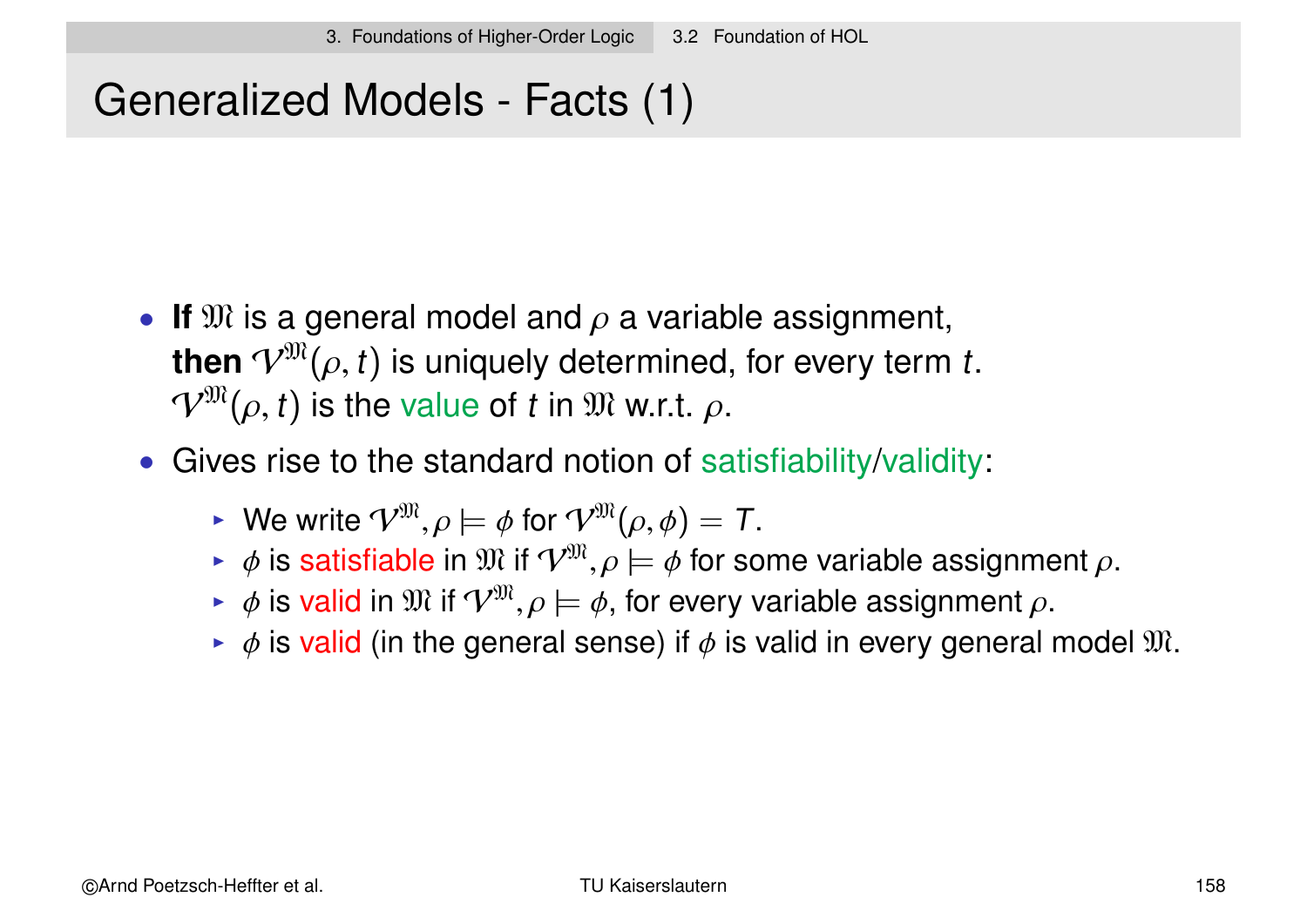# Generalized Models - Facts (2)

- Not all interpretations are general models.
- Closure conditions guarantee that every well-formed term has a value under every assignment, e.g.,

**closure under functions**: identity function from  $\mathcal{D}_{\alpha}$  to  $\mathcal{D}_{\alpha}$  must belong to  $\mathcal{D}_{\alpha\Rightarrow \alpha}$  so that  $\mathcal{V}^{\mathfrak{M}}(\rho, \lambda \mathsf{x}_{\alpha}. \mathsf{x})$  is defined.

#### **closure under application:**

- In if  $\mathcal{D}_N$  is set of natural numbers and
- $\triangleright$   $\mathcal{D}_{N\Rightarrow N\Rightarrow N}$  contains addition function p where p x y = x + y
- In then  $\mathcal{D}_{N\Rightarrow N}$  must contain  $k x = 2x + 5$ since  $k = \mathcal{V}^{\mathfrak{M}}(\rho, \lambda x. f (f x x) y)$  where  $\rho(f) = p$  and  $\rho(y) = 5$ .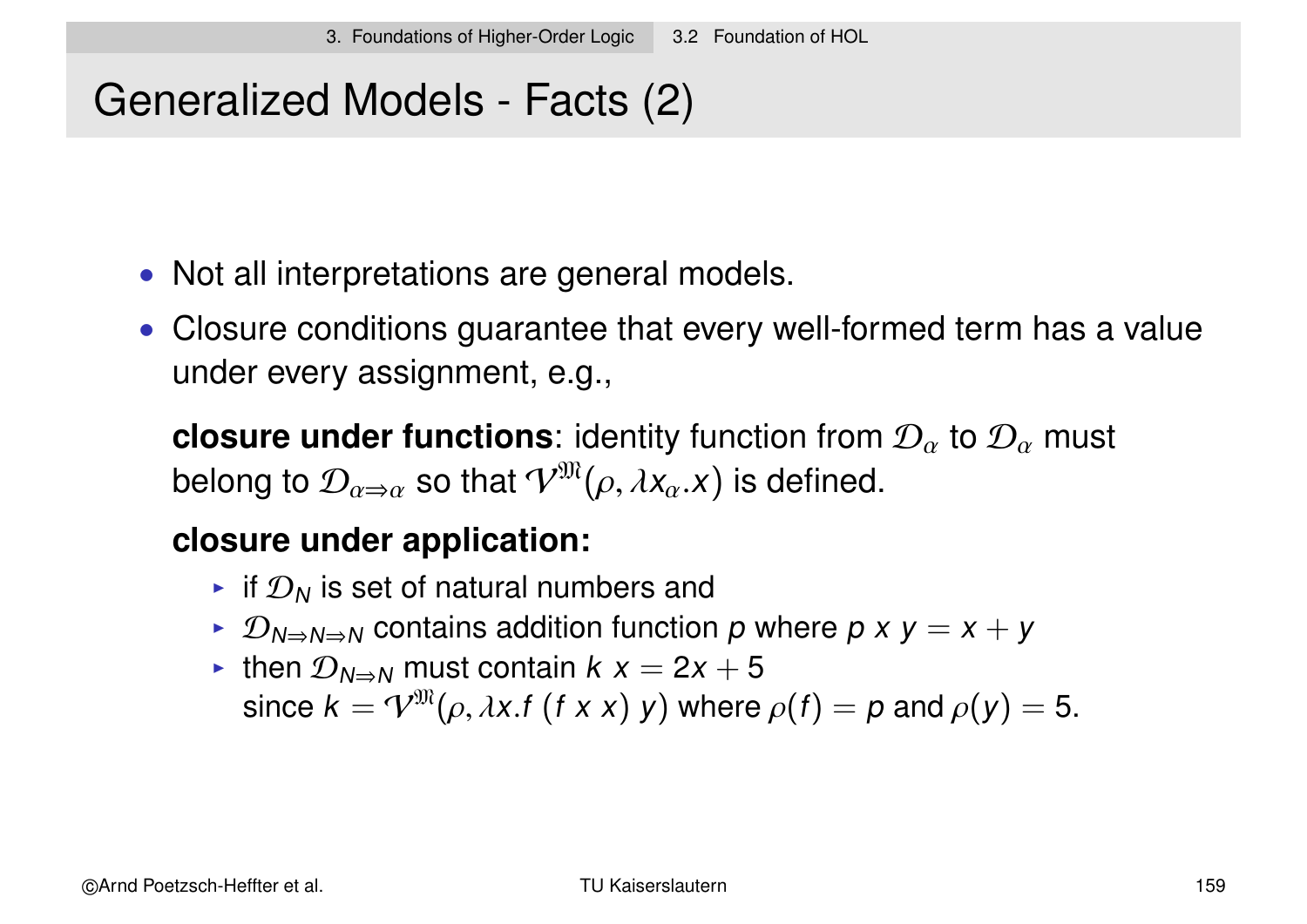### Standard models

### Definition (Standard Models:)

A general model is a standard model iff for all  $\alpha, \beta \in \tau$ ,  $\mathcal{D}_{\alpha \Rightarrow \beta}$  is the set of all functions from  $\mathcal{D}_{\alpha}$  to  $\mathcal{D}_{\beta}$ 

### **Remarks**

- A standard model is a general model, but not necessarily vice versa.
- Analogous definitions for satisfiability and validity w.r.t. standard models.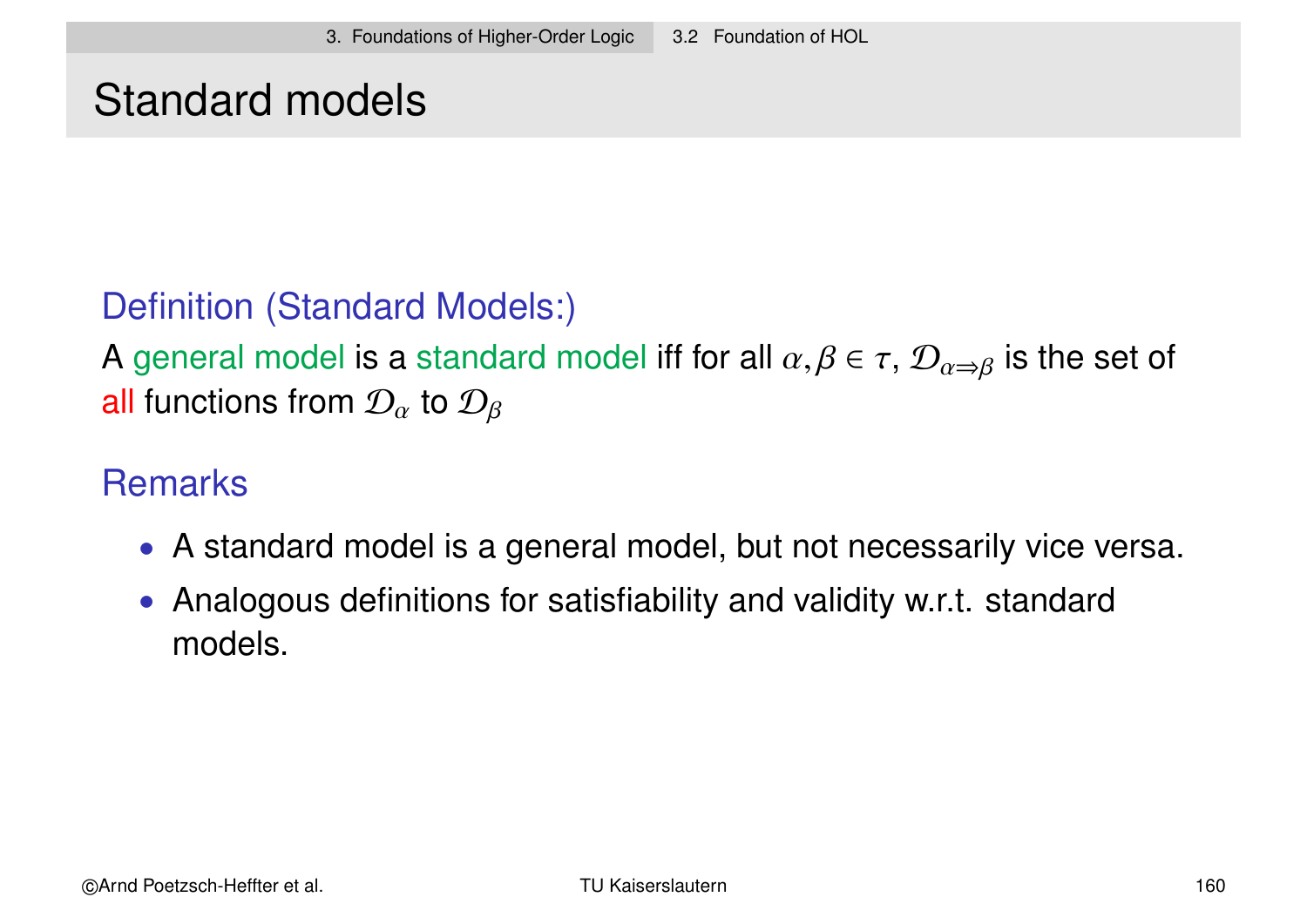# Isabelle/HOL

We introduce HOL in Isabelle's meta-logic:

consts

| <b>True</b> | $\mathbb{Z}^{\mathbb{Z}}$                                                     | bool                                                    |                             |
|-------------|-------------------------------------------------------------------------------|---------------------------------------------------------|-----------------------------|
| False       | 11 <sup>2</sup>                                                               | bool                                                    |                             |
| <b>Not</b>  | $\mathbb{R}^{\mathbb{Z}}$                                                     | $bool \Rightarrow bool$                                 | $("^{\prime}$ " [40] 40)    |
| lf          | $\frac{1}{2} \frac{1}{2} \frac{1}{2} \frac{1}{2}$ .                           | [bool, 'a, 'a ] $\Rightarrow$ 'a                        | $("if then else _)")$       |
| <b>The</b>  |                                                                               | $\therefore$ ('a $\Rightarrow$ bool) $\Rightarrow$ 'a   | (binder "'THE"' 10)         |
| All         | $11 - 1$                                                                      | $(a \Rightarrow bool) \Rightarrow bool$                 | (binder "' $\forall$ "' 10) |
| Ex          |                                                                               | $\therefore$ ('a $\Rightarrow$ bool) $\Rightarrow$ bool | (binder "'3"' 10)           |
| $=$         | $\frac{1}{2}$                                                                 | $[a,a] \Rightarrow$ bool                                | (intixl 50)                 |
| $\wedge$    | $\mathbb{Z}^{\mathbb{Z}^{\times}}$                                            | $[bool, bool] \Rightarrow bool$                         | (infixr 35)                 |
| $\vee$      | $\frac{1}{2}$ , $\frac{1}{2}$ , $\frac{1}{2}$ , $\frac{1}{2}$ , $\frac{1}{2}$ | [bool, bool] $\Rightarrow$ bool                         | (infixr 30)                 |
|             |                                                                               | $[bool, bool] \Rightarrow bool$                         | (infixr 25)                 |
|             |                                                                               |                                                         |                             |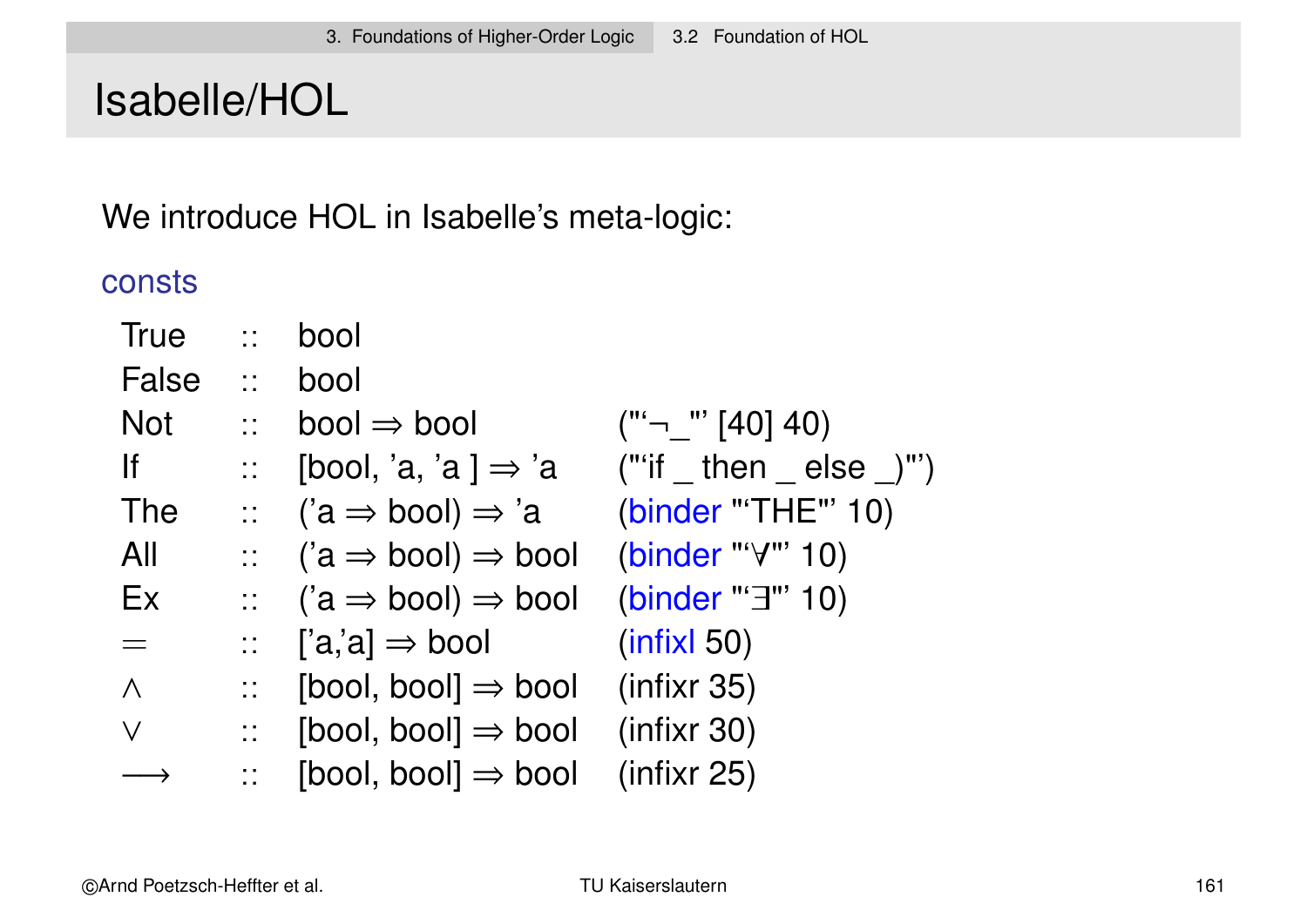# Core definitions of HOL

#### defs

| True def:  | <b>True</b>     | $\equiv ((\lambda x : \text{bool.} x) = (\lambda x.x))$                                          |
|------------|-----------------|--------------------------------------------------------------------------------------------------|
| All def:   | All(P)          | $\equiv (P = (\lambda x. True))$                                                                 |
| Ex def:    | Ex(P)           | $\equiv \forall Q.(\forall x.Px \longrightarrow Q) \longrightarrow Q$                            |
| False def: | <b>False</b>    | $\equiv$ ( <i>VP.P</i> )                                                                         |
| not def:   | $\neg P$        | $\equiv P \longrightarrow$ False                                                                 |
| and def:   | $P \wedge Q$    | $\equiv \forall R.(P \longrightarrow Q \longrightarrow R) \longrightarrow R$                     |
| or def:    | $P \vee Q$      | $\equiv \forall R.(P \longrightarrow R) \longrightarrow (Q \longrightarrow R) \longrightarrow R$ |
| if def:    | If $P \times y$ | $\equiv$ THE z :: 'a.(P = True $\rightarrow$ z = x) $\land$                                      |
|            |                 | $(P = False \longrightarrow z = y)$                                                              |
|            |                 |                                                                                                  |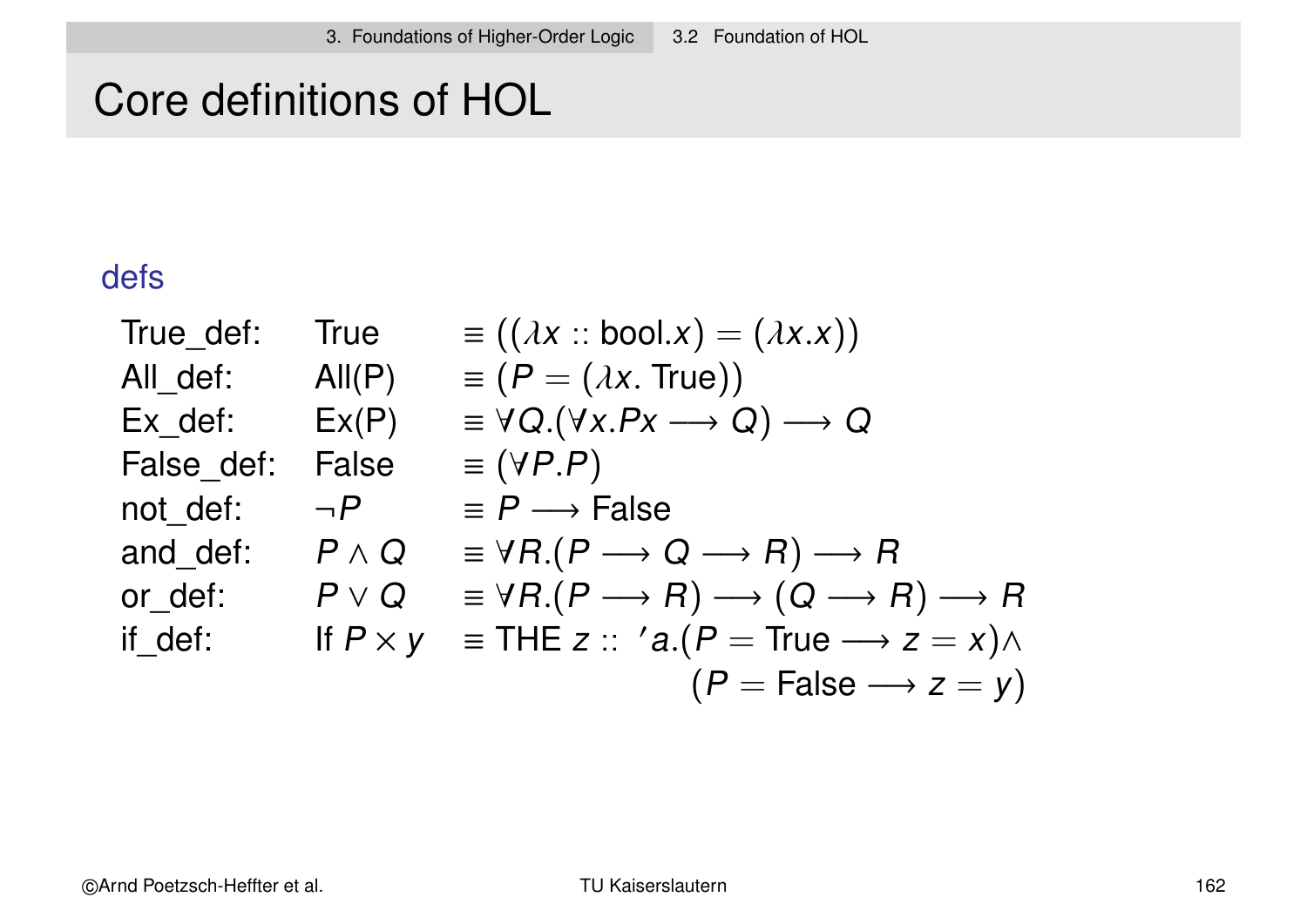### The axioms and rules of HOL

#### axioms/rules

refl:  $"t = t"$ subst:  $\mathbb{U} \mathsf{S} = t : P(s) \mathbb{I} \Longrightarrow P(t)^{\mathsf{U}}$ 

ext: 
$$
"( \wedge x. fx = g x) \Longrightarrow (\lambda x. fx) = (\lambda x. g x)"
$$

$$
\text{impl:} \quad (\mathsf{P} \Longrightarrow \mathsf{Q}) \Longrightarrow \mathsf{P} \longrightarrow \mathsf{Q}^{\mathsf{m}} \\ \text{mp:} \quad \mathsf{P} \mathsf{I} \Longrightarrow \mathsf{Q} \mathsf{I} \Longrightarrow \mathsf{Q}^{\mathsf{m}} \\
$$

iff:  $"(P \longrightarrow Q) \longrightarrow (Q \longrightarrow P) \longrightarrow (P = Q)"$ True\_or\_False: " $(P = True) \vee (P = False)$ "

the\_eq\_trivial:  $\quad$  "(THE *x. x = b*) = (*b*  $::\;$   $'a)$ "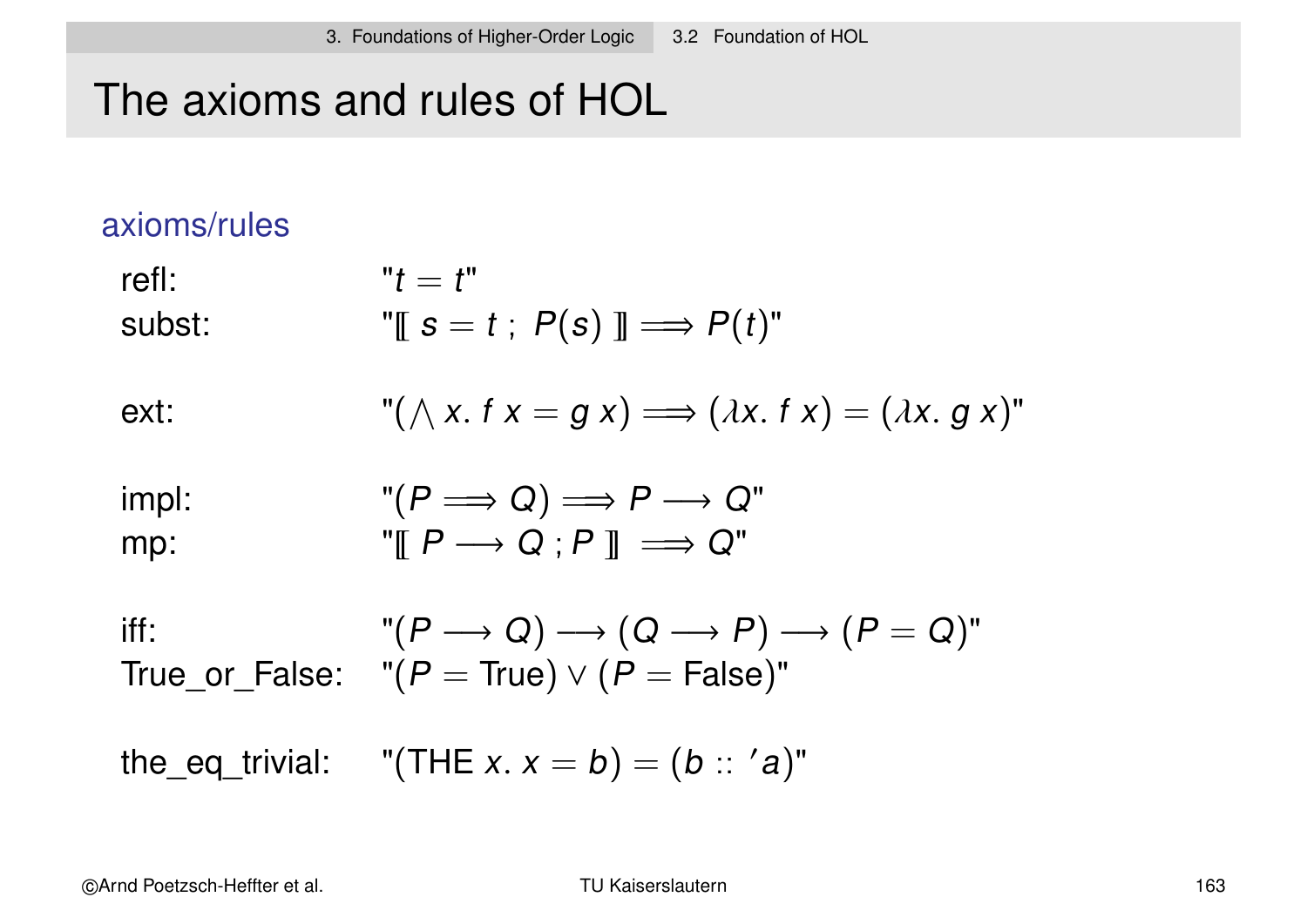# The axioms and rules of HOL (2)

Additionally, there is:

- universal  $\alpha, \beta$ , and  $\eta$  congruence on terms (implicitly),
- the axiom of infinity, and
- the axiom of choice (Hilbert operator).
- This is the entire basis!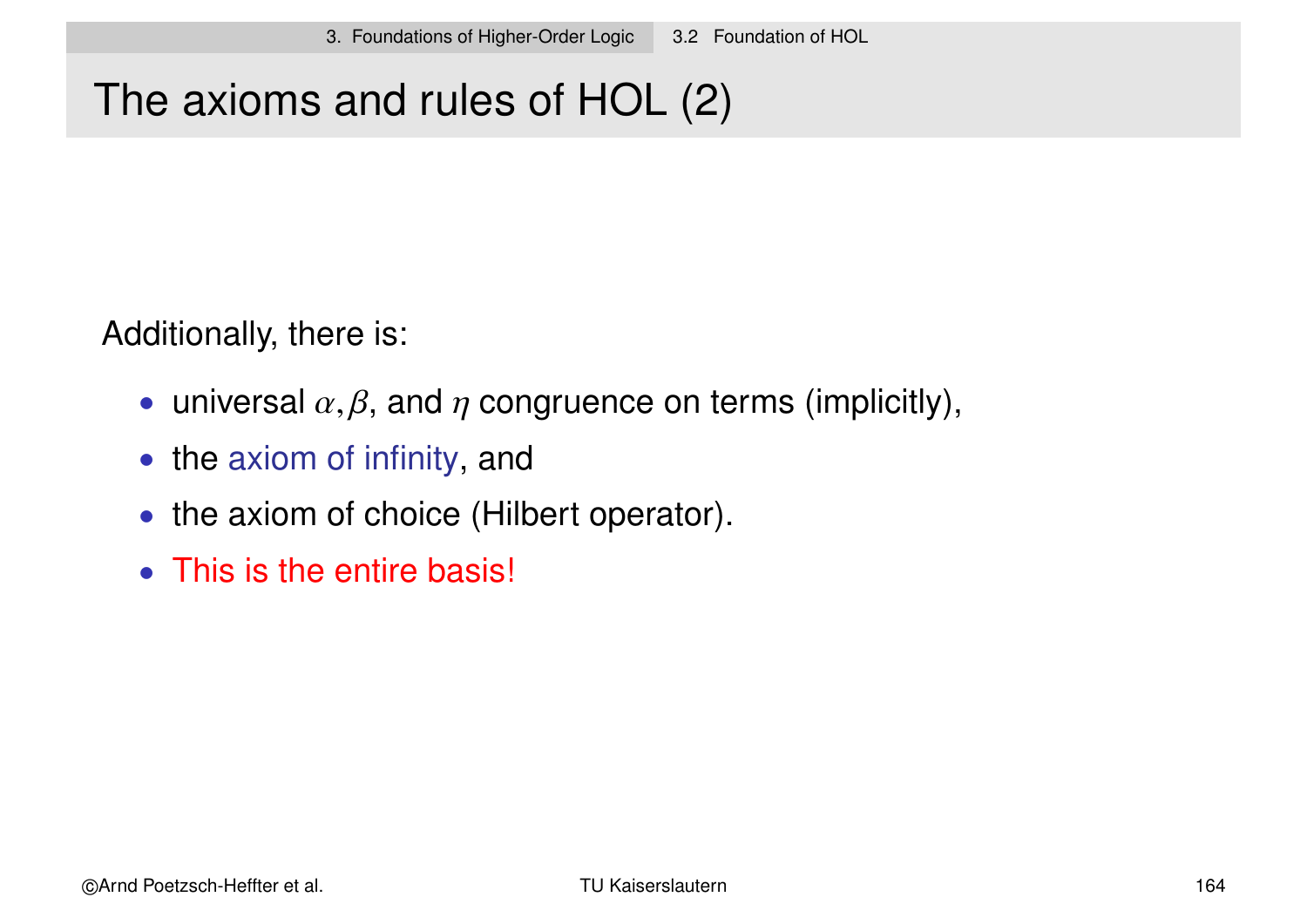# Properties of HOL

Theorem 1 (Soundness of HOL) HOL is sound:

 $\vdash \phi$  implies  $\phi$  is valid in the general/standard sense

Theorem 2 (Incompleteness of HOL)

HOL is incomplete w.r.t. standard models:

There exist  $\phi$  that are valid in the standard sense, but  $\not\vdash \phi$ 

#### Remark

[And86, Chap. 5-7] presents proofs for these theorems. Note, however, that [And86] does not restrict the semantics to models where  $\mathcal{D}_{ind}$  is infinite.

©Arnd Poetzsch-Heffter et al. TU Kaiserslautern 165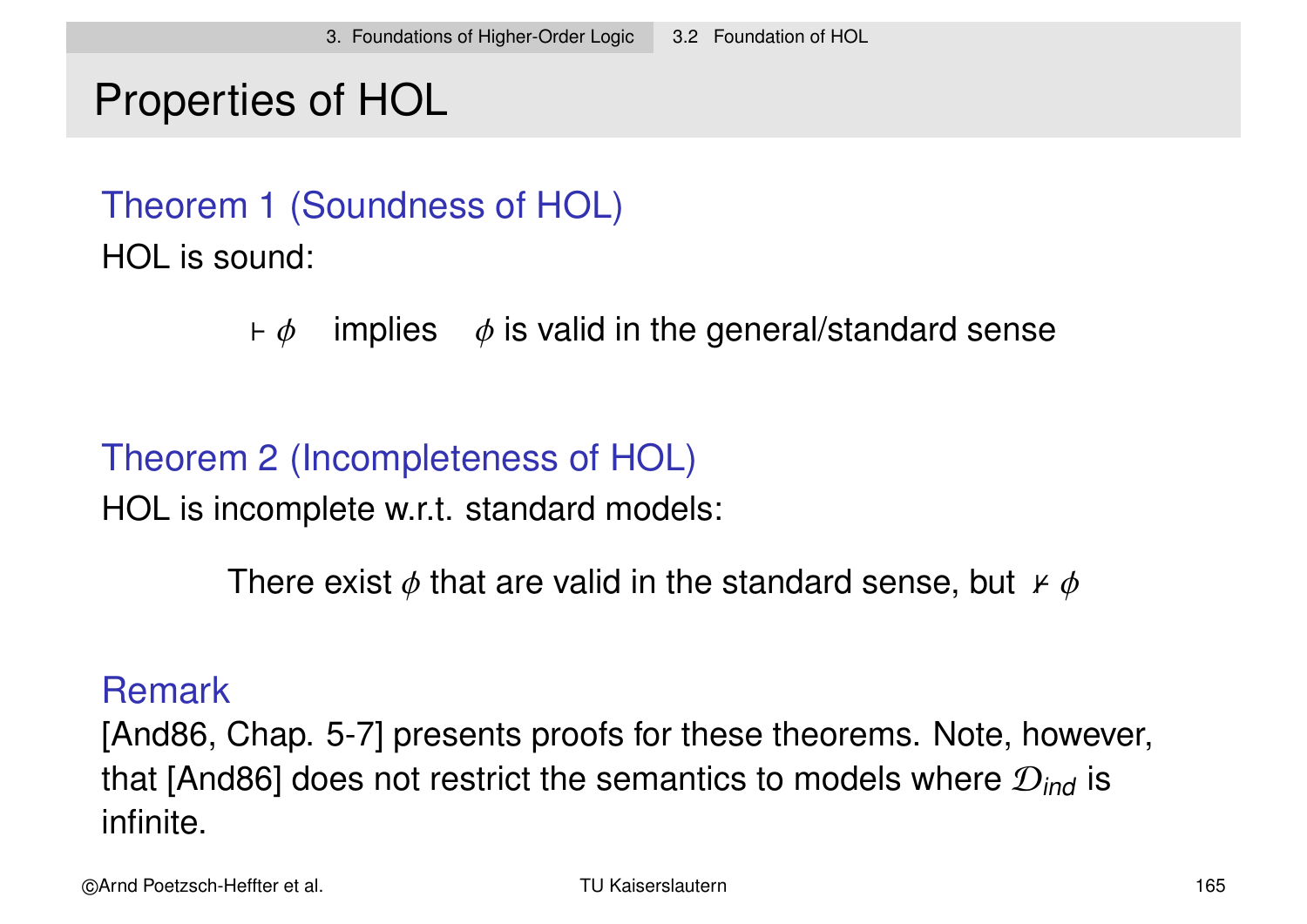### Section 3.3

# **Conservative Extension of Theories**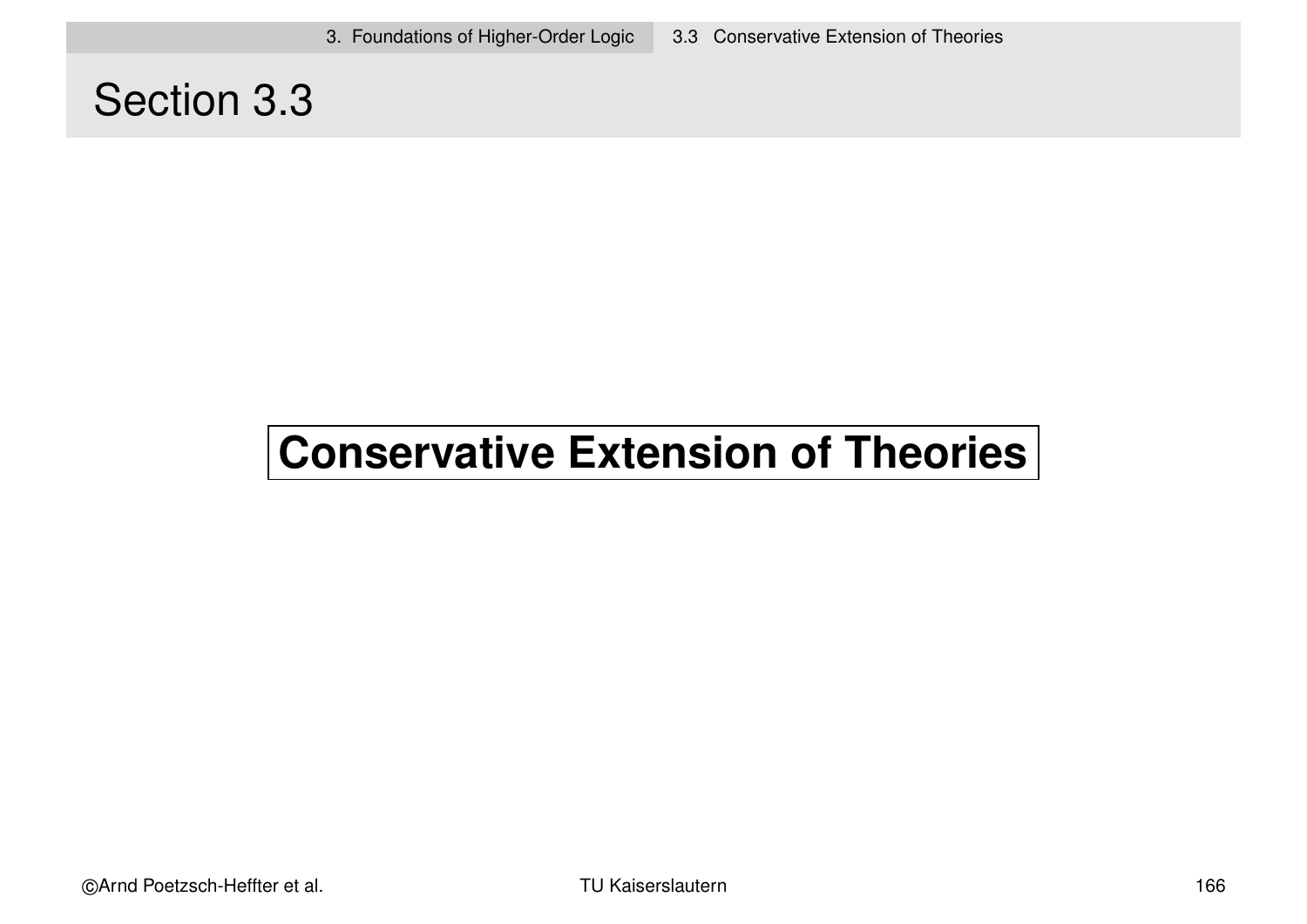### Basic ideas

- Theories are stepwise extension of the core theory of HOL
- Extensions may introduce new constants and new types
- Inconsistencies are avoided by construction
- Syntactical mechanisms are used to make extensions more convenient

#### **Remark**

Extensions only introduce names for "things" that already exist in the core theory.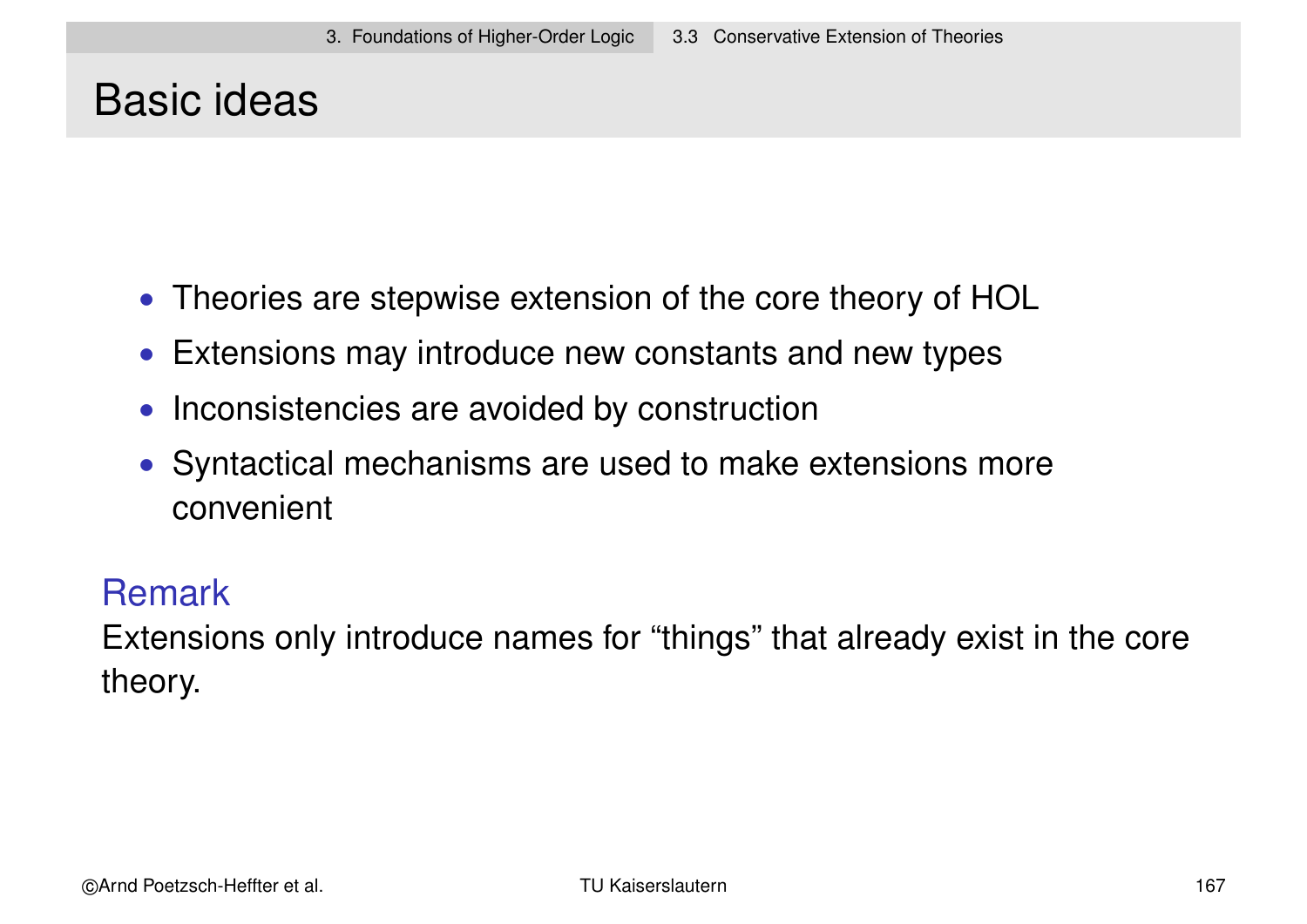# Basic definitions

Terminology and basic definitions (cf. [GordonMelham93]):

### Definition (Theory)

A (syntactic) theory T is a triple  $(\chi, \Sigma, A)$  where

- $\chi$  is a set of type names
- $\Sigma$  is a set of typed function/constant names using types of  $\chi$
- A is a set of axioms over  $\Sigma$

### Definition (Consistent)

A theory T is consistent iff False is not provable in T:  $A \nvDash False$ 

### Definition (Theory extension)

A theory  $\mathsf{T}'=(\chi',\Sigma',\mathsf{A}')$  is an extension of a theory  $\mathsf{T}=(\chi,\Sigma,\mathsf{A})$  iff  $\chi \subseteq \chi'$  and  $\Sigma \subseteq \Sigma'$  and  $A \subseteq A'$ .

©Arnd Poetzsch-Heffter et al. TU Kaiserslautern 168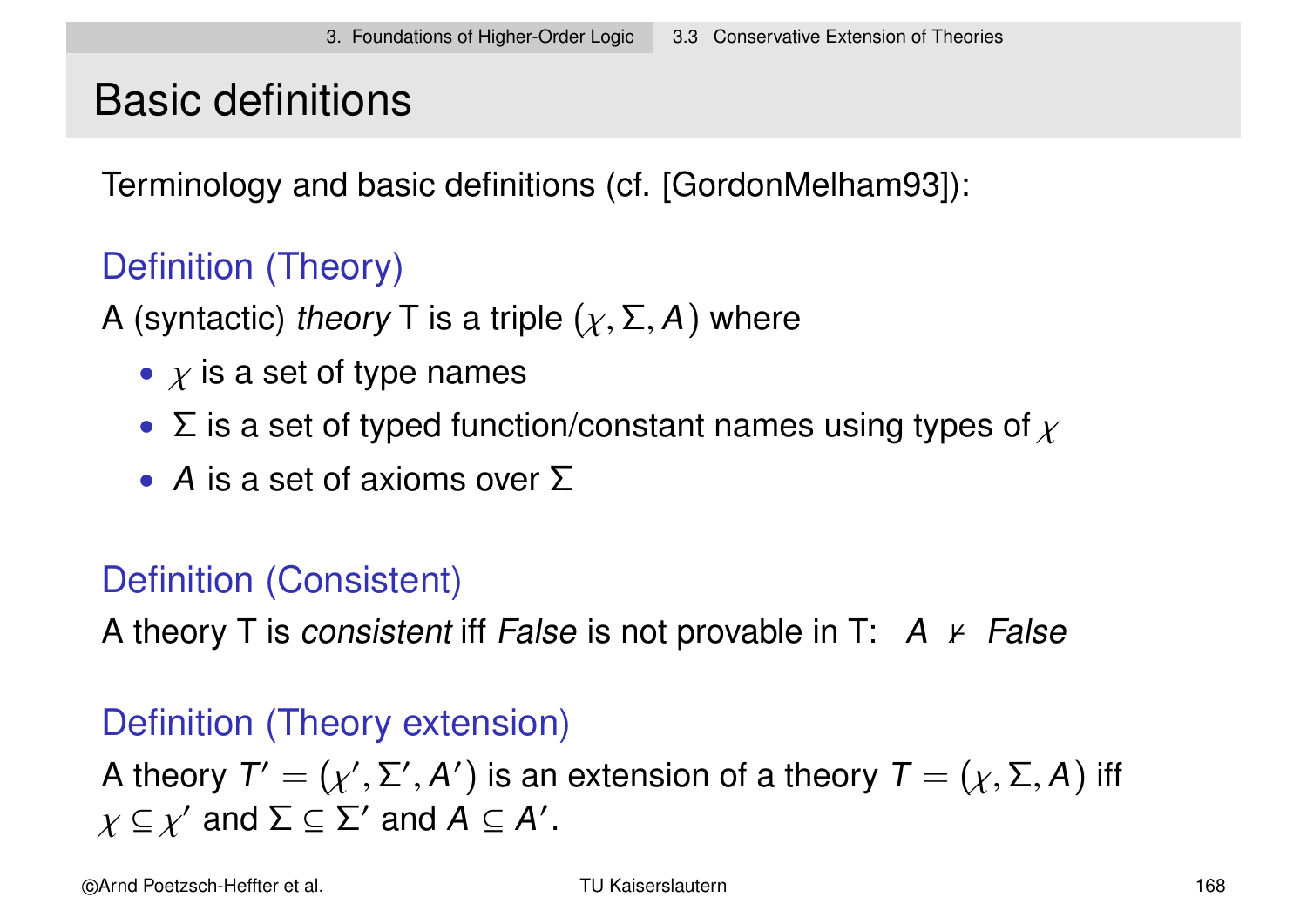### Basic definitions (cont.)

### Definition (Conservative extension)

Let  $T = (\chi, \Sigma, A)$  and  $Th(T) = {\phi | A \vdash \phi};$ a theory extension  $\mathcal{T}'=(\chi',\Sigma',\mathcal{A}')$  of  $\mathcal T$  is *conservative* iff

 $Th(T) = (Th(T') | \Sigma)$ 

where  $\vert_{\Sigma}$  restricts sets of formulas to those containing only names in  $\Sigma$ .

#### Lemma (Consistency)

If  $T'$  is a conservative extension of a consistent theory  $T$ , then

False  $\notin Th(T')$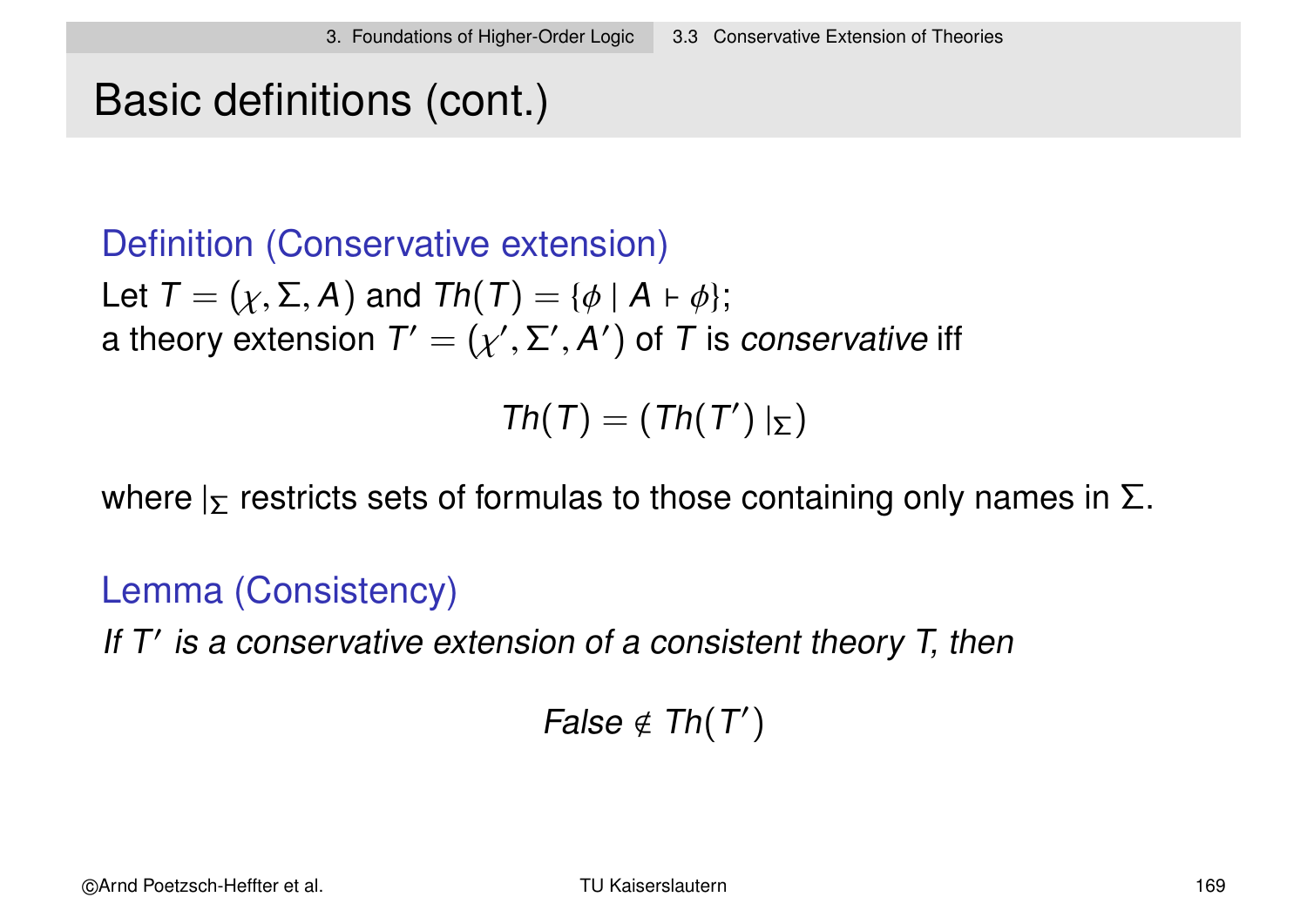# Syntactic schemata for conservative extensions

Not every extension is conservative:

### Counterexample

Let  $T = (\chi, \Sigma, A)$  such that A includes the axioms of HOL and T is consistent.

 $T' = (\chi, \Sigma, A \cup \{\forall f_{bool \Rightarrow bool} . x = f x\})$  is not a conservative extension of T.

We consider conservative extensions by:

- constant definitions
- type definitions

#### Remark

Cf. [GordonMelham93] for other extension schemata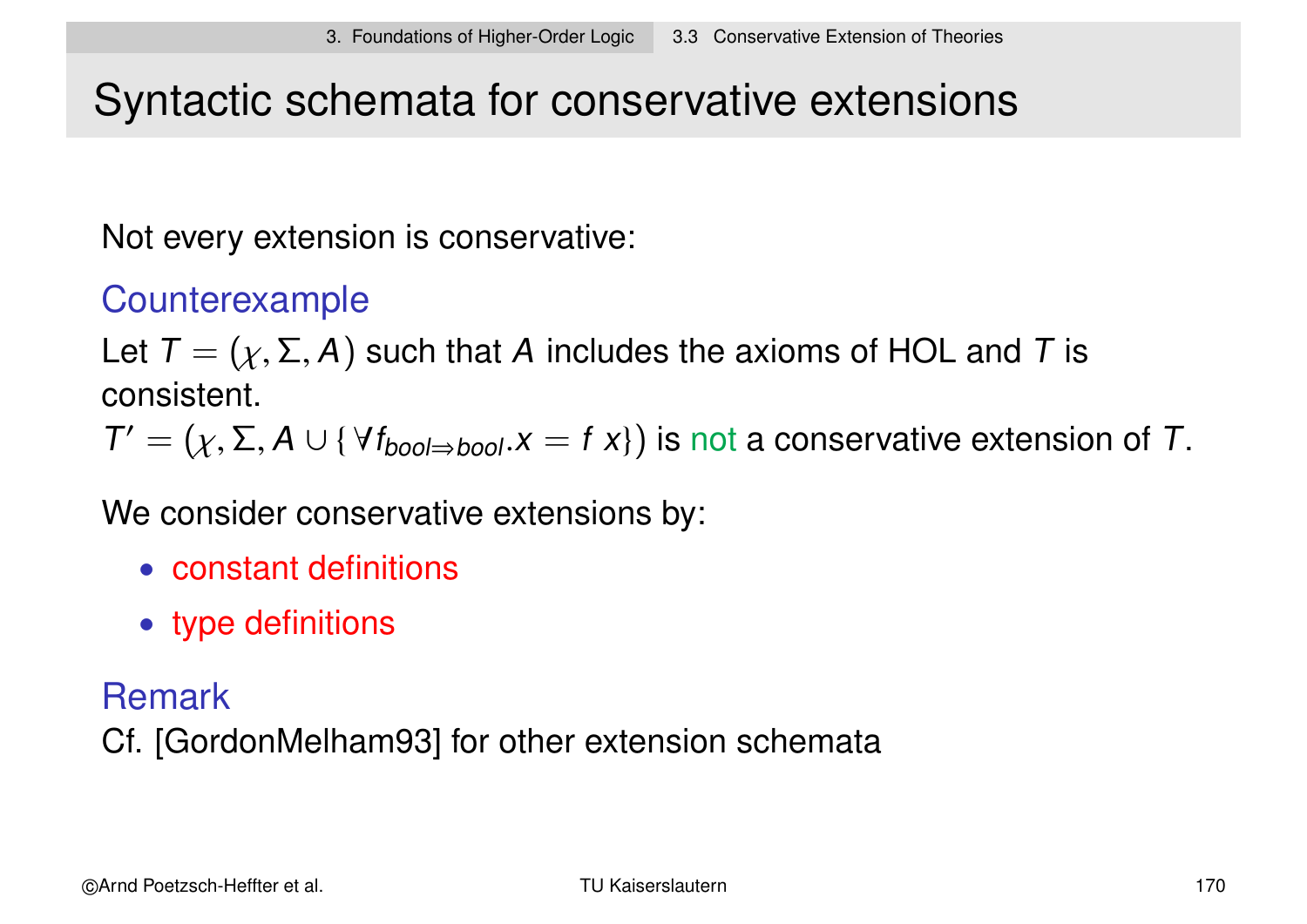### Constant definitions

### Definition (Constant definition)

A theory extension  $\mathcal{T}'=(\chi',\Sigma',\mathcal{A}')$  of  $\mathcal{T}=(\chi,\Sigma,\mathcal{A})$  is called a constant definition iff

- $\chi' = \chi$  and  $\Sigma' = \Sigma \cup \{c : a\}$  with  $\alpha \in \chi$  and  $c \notin \Sigma$
- $A' = A \cup \{c = E\}$
- $\bullet$  E does not contain  $c$  (no recursion)
- E is closed (no free variables)
- (no subterm of  $E$  has a type containing a type variable that is not contained in the type of c)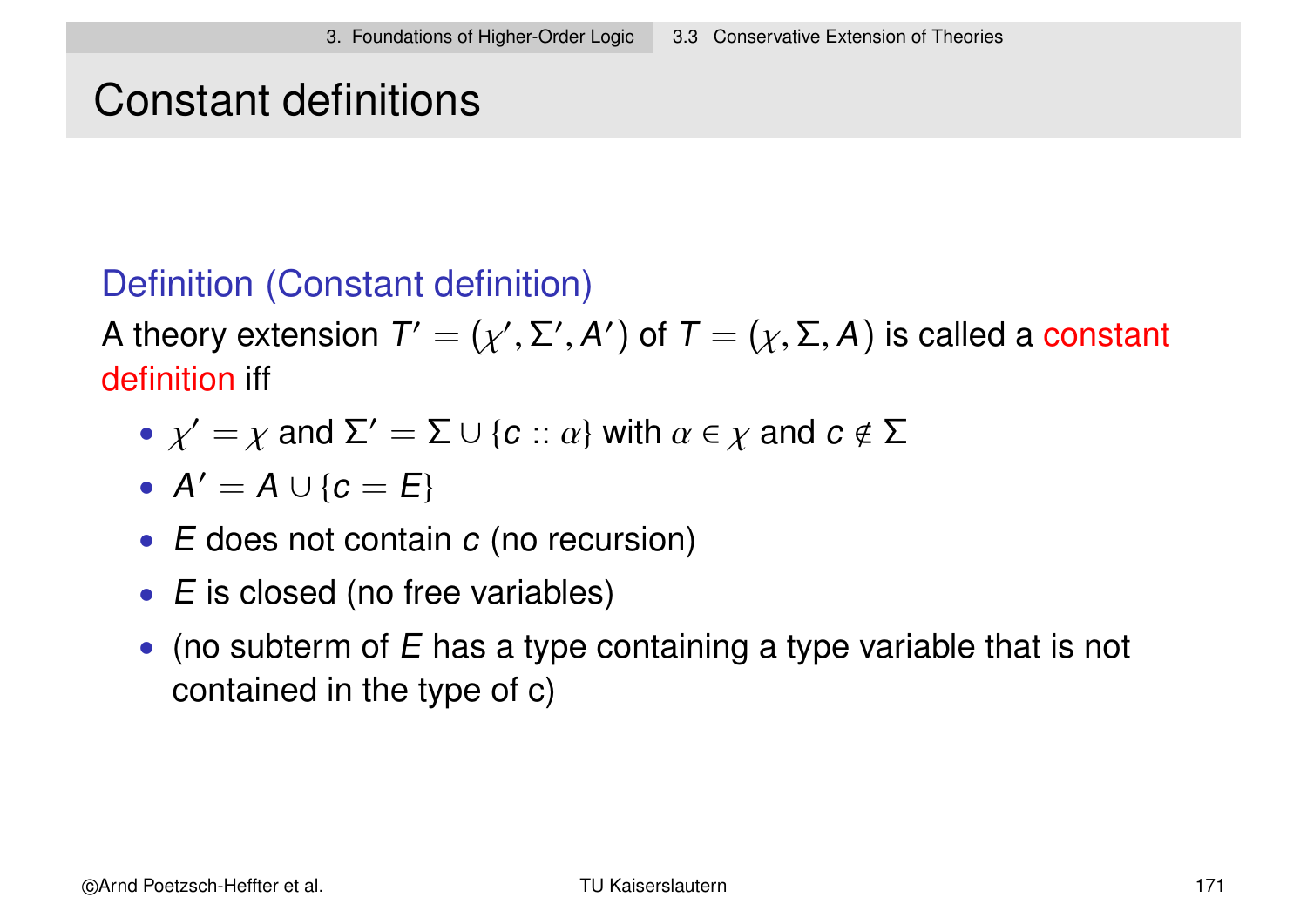# Why side conditions?

- no recursion and closedness guarantee well-definedness
- Consider the following definition with a free type variable:

$$
c=(\exists x :: 'a.\exists y :: 'a. x \neq y)
$$

If the language allows to instantiate the type variables:

$$
c = c
$$
 (by refl)  
\n
$$
\implies (\exists x :: bool. \exists y :: bool. x \neq y) = (\exists x :: Unit. \exists y :: Unit. x \neq y)
$$
\n
$$
\implies True = False
$$
\n
$$
\implies False
$$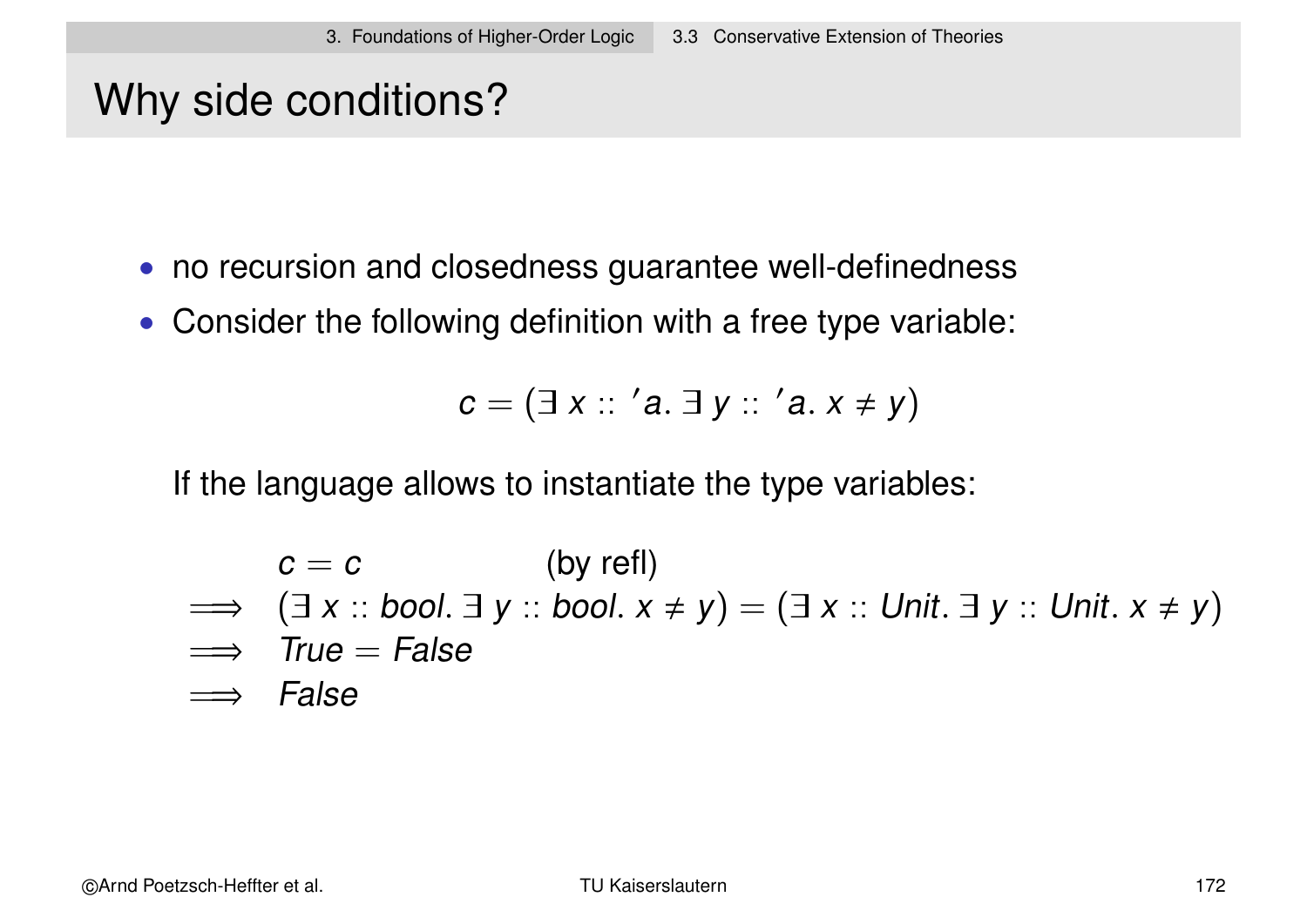### Constant definitions are conservative

### Lemma (Constant definition)

A constant definition is a conservative extension.

Proof.

Proof sketch:

- Th $(T) \subseteq (Th(T')|_{\Sigma})$  : from definition of Th
- $(Th(T')|_{\Sigma}) \subseteq Th(T)$ : let  $\pi'$  be a proof for  $\phi \in (Th(T')|_{\Sigma})$ . We unfold any subterm in  $\pi'$  that contains  $c$  by  $c=E$  into  $\pi.$  $\pi$  is a proof in T, i.e.,  $\phi \in Th(T)$ .

 $\Box$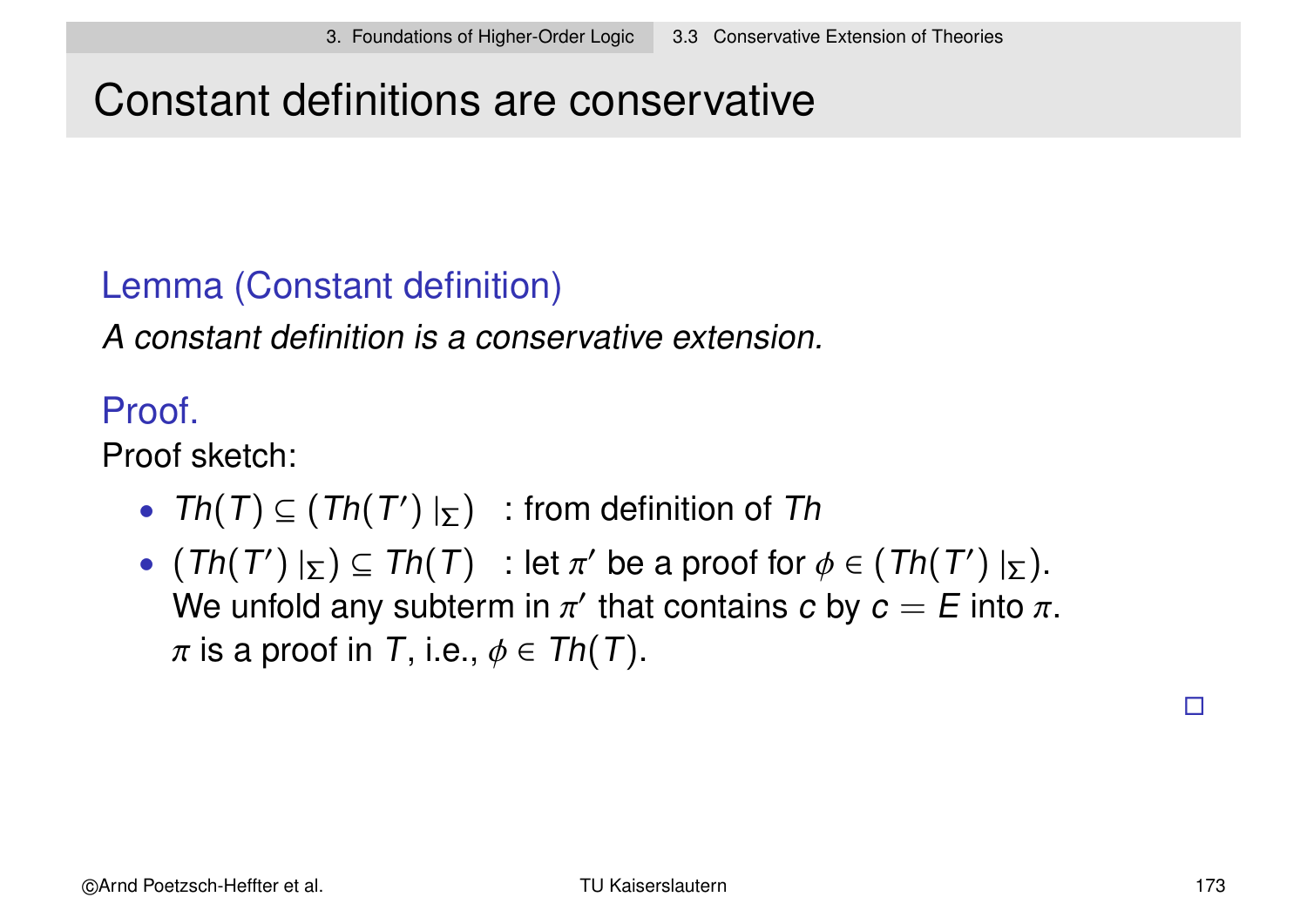# Constant definitions in Isabelle/HOL

Definitions of True, False, All, Ex,  $\neg$ ,  $\wedge$ ,  $\vee$ , if, let:

| <b>True</b>  | $\mathbb{Z}^{\mathbb{Z}}$            | bool                                                  |                              |
|--------------|--------------------------------------|-------------------------------------------------------|------------------------------|
| <b>False</b> | $\frac{1}{2}$                        | bool                                                  |                              |
| <b>Not</b>   | $\mathbb{R}^{\mathbb{Z}}$            | $bool \Rightarrow bool$                               | $("^{\prime}$ – $"$ [40] 40) |
| <u>lf</u>    | $\mathbb{Z}^{\mathbb{Z}^{\times}}$ . | [bool, 'a, 'a ] $\Rightarrow$ 'a                      | ("'if then else $\)$ "')     |
| Let          |                                      | :: $[a, 'a \Rightarrow 'b] \Rightarrow 'b$            |                              |
| The          |                                      | $\therefore$ ('a $\Rightarrow$ bool) $\Rightarrow$ 'a | (binder "'THE"' 10)          |
| All          | $\frac{1}{2}$                        | $(a \Rightarrow bool) \Rightarrow bool$               | (binder "'∀"' 10)            |
| Ex           | $\mathbb{R}^{n \times n}$            | $(a \Rightarrow bool) \Rightarrow bool$               | (binder "' $\exists$ "' 10)  |
| $\equiv$     | $\mathbb{R}^{n \times n}$            | $[a,a] \Rightarrow$ bool                              | (intixl 50)                  |
| $\Lambda$    | $\mathbb{R}^{n \times n}$            | $[bool, bool] \Rightarrow bool$                       | (infixr 35)                  |
| $\vee$       | $\mathbb{Z}^{\mathbb{Z}}$            | [bool, bool] $\Rightarrow$ bool                       | (infixr 30)                  |
|              | $\mathbb{Z}^{\mathbb{Z}}$            | $[bool, bool] \Rightarrow bool$                       | (infixr 25)                  |
|              |                                      |                                                       |                              |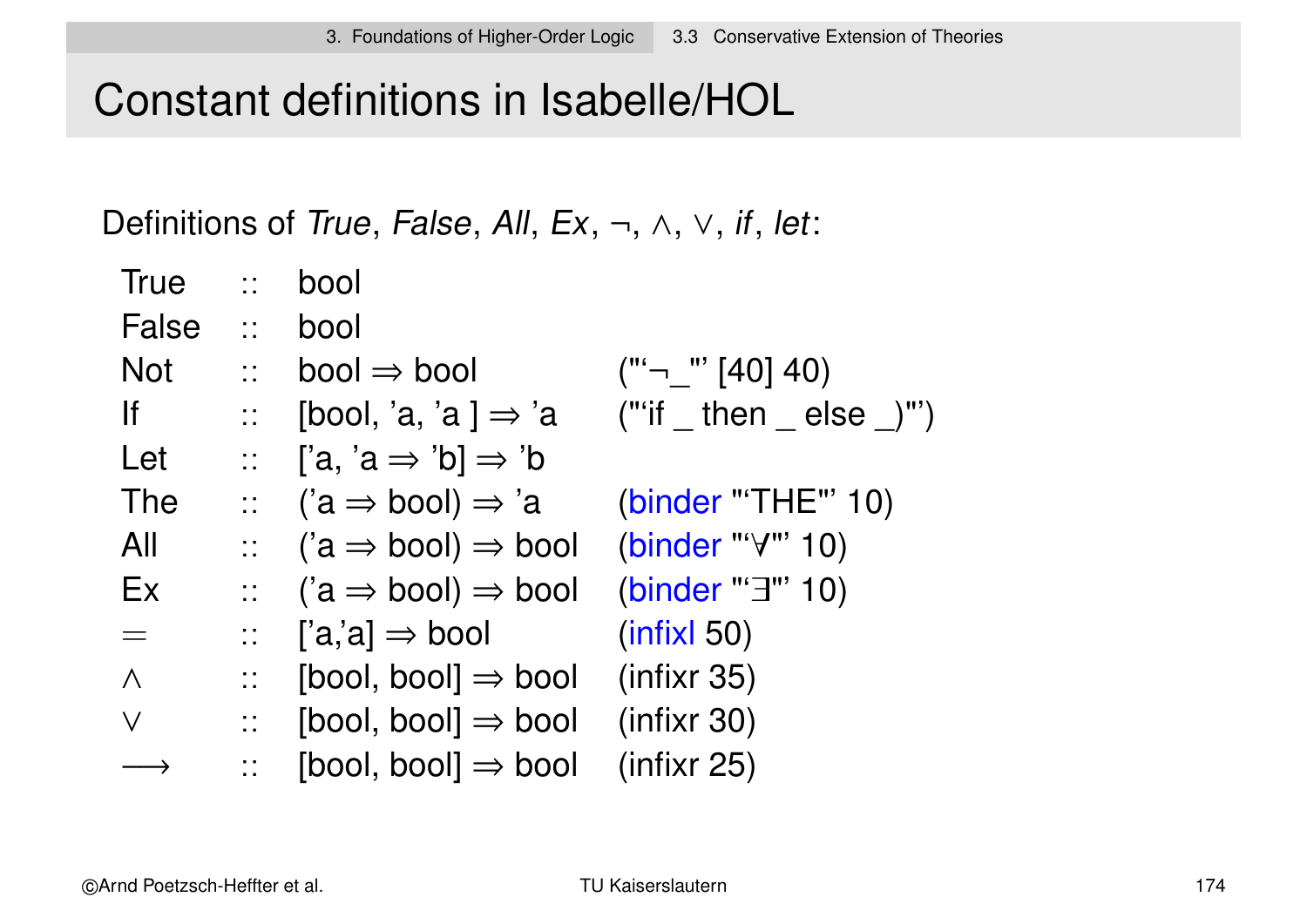# Constant definitions in Isabelle/HOL (2)

|                 | $\equiv$ $((\lambda x :: \text{bool.} x) = (\lambda x.x))$                                       |
|-----------------|--------------------------------------------------------------------------------------------------|
| All(P)          | $\equiv (P = (\lambda x. True))$                                                                 |
| Ex(P)           | $\equiv \forall Q.(\forall x.Px \longrightarrow Q) \longrightarrow Q$                            |
| <b>False</b>    | $\equiv$ (YP.P)                                                                                  |
| $\neg P$        | $\equiv P \longrightarrow False$                                                                 |
| $P \wedge Q$    | $\equiv \forall R.(P \longrightarrow Q \longrightarrow R) \longrightarrow R$                     |
| $P\vee Q$       | $\equiv \forall R.(P \longrightarrow R) \longrightarrow (Q \longrightarrow R) \longrightarrow R$ |
| If $P \times y$ | $\equiv$ THE z :: 'a.(P = True $\rightarrow$ z = x) $\land$                                      |
|                 | $(P = False \longrightarrow z = y)$                                                              |
| Let s f         | $\equiv f(s)$                                                                                    |
|                 | <b>True</b>                                                                                      |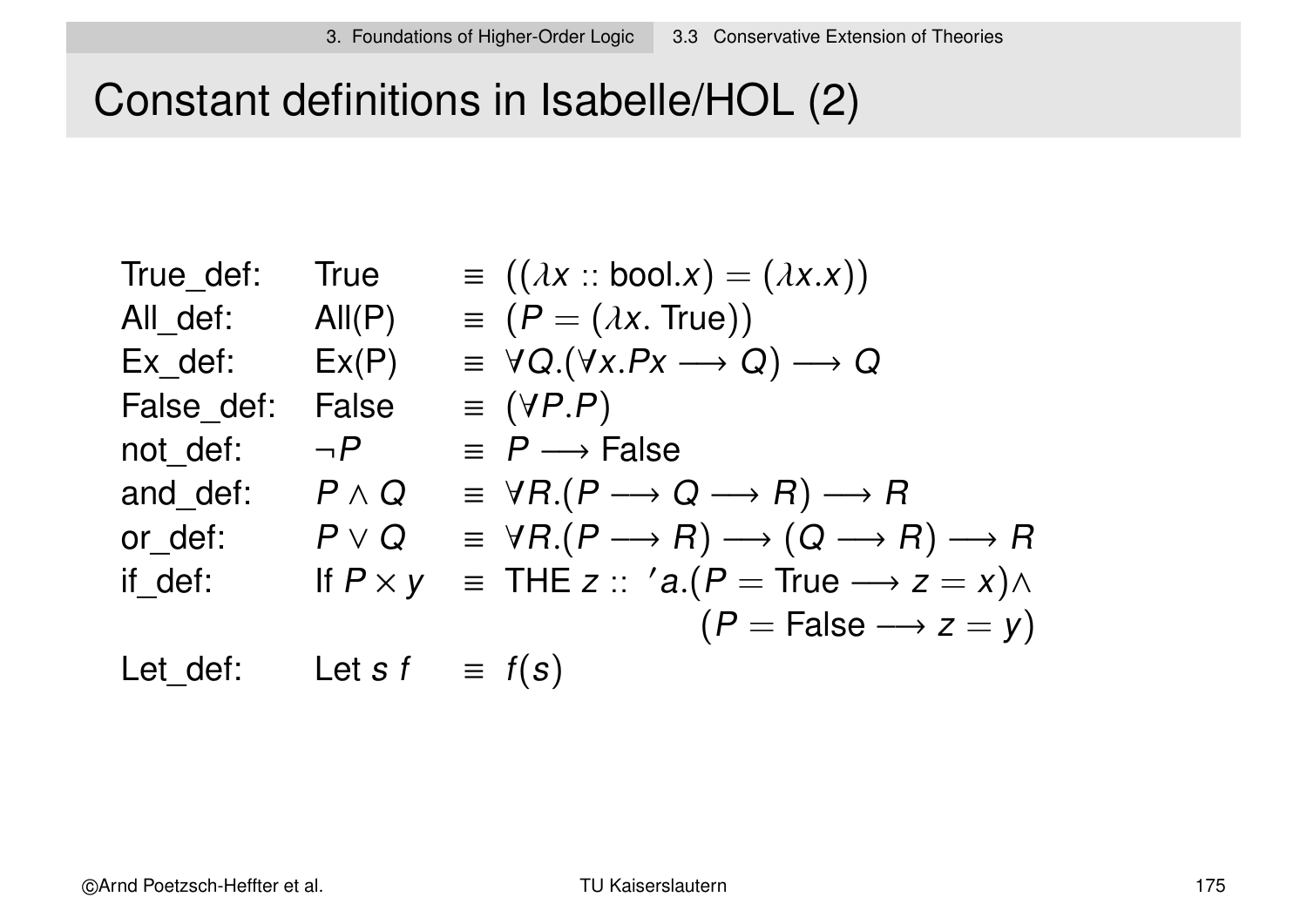# Approaching type definitions

### Idea

- Specify a subset of the elements of an existing type r
- "Copy" the subset and use the copy as value set of the new type  $t$
- Link old and new type by two functions

More precisely, the definition of a new type t is based on:

- an existing type r
- a predicate  $S :: r \Rightarrow bool$ , defining a non-empty "subset" of r;
- an abstraction function  $Abs_t :: r \Rightarrow t$
- a representation function  $Rep_t :: t \Rightarrow r$
- axioms stating a bijection between the set characterized by S and the new type t.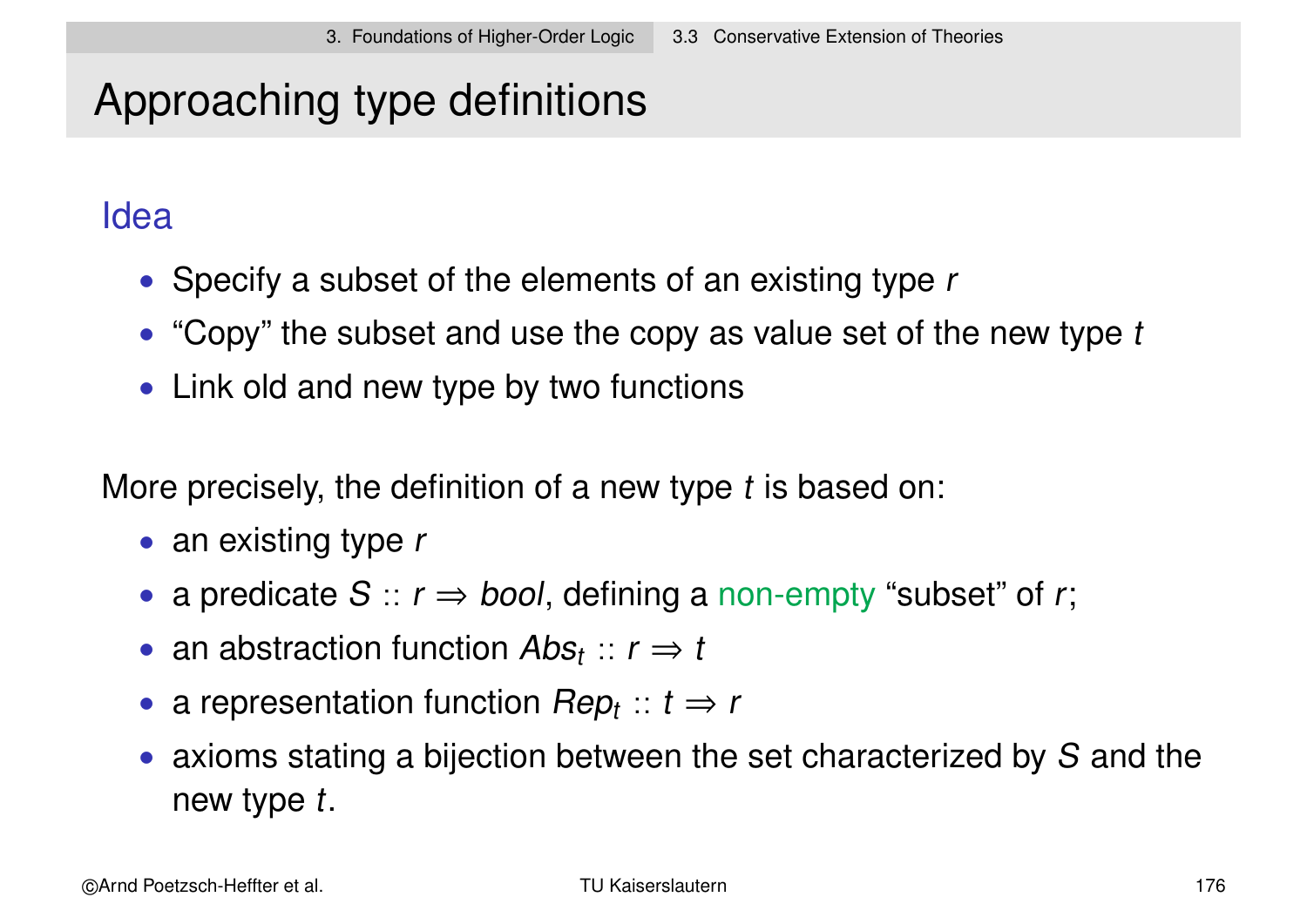# Type definitions as theory extensions

### Definition (Type definition)

Let  $T = (\chi, \Sigma, A)$  be a theory and  $r \in \chi$  and S a term of type  $r \Rightarrow$  bool. A theory extension  $\mathcal{T}'=(\chi',\Sigma',\mathcal{A}')$  of  $\mathcal T$  is a type definition for  $t$  with  $t\notin \chi$ iff

$$
\bullet \ \chi' = \chi \cup \{t\}
$$

• 
$$
\Sigma' = \Sigma \cup \{ Abs_t :: r \Rightarrow t, Rep_t :: t \Rightarrow r \}
$$

- $A' = A \cup \{ \forall x. \text{ Abs}_t(\text{Rep}_t x) = x, \forall y. \text{ S } y \longrightarrow \text{Rep}_t(\text{Abs}_t y) = y \}$
- One has to prove  $T \vdash \exists x. S x$  (using Isabelle/HOL)

### Lemma (Type definition)

A type definition is a conservative extension.

For a proof see [GordonMelham93]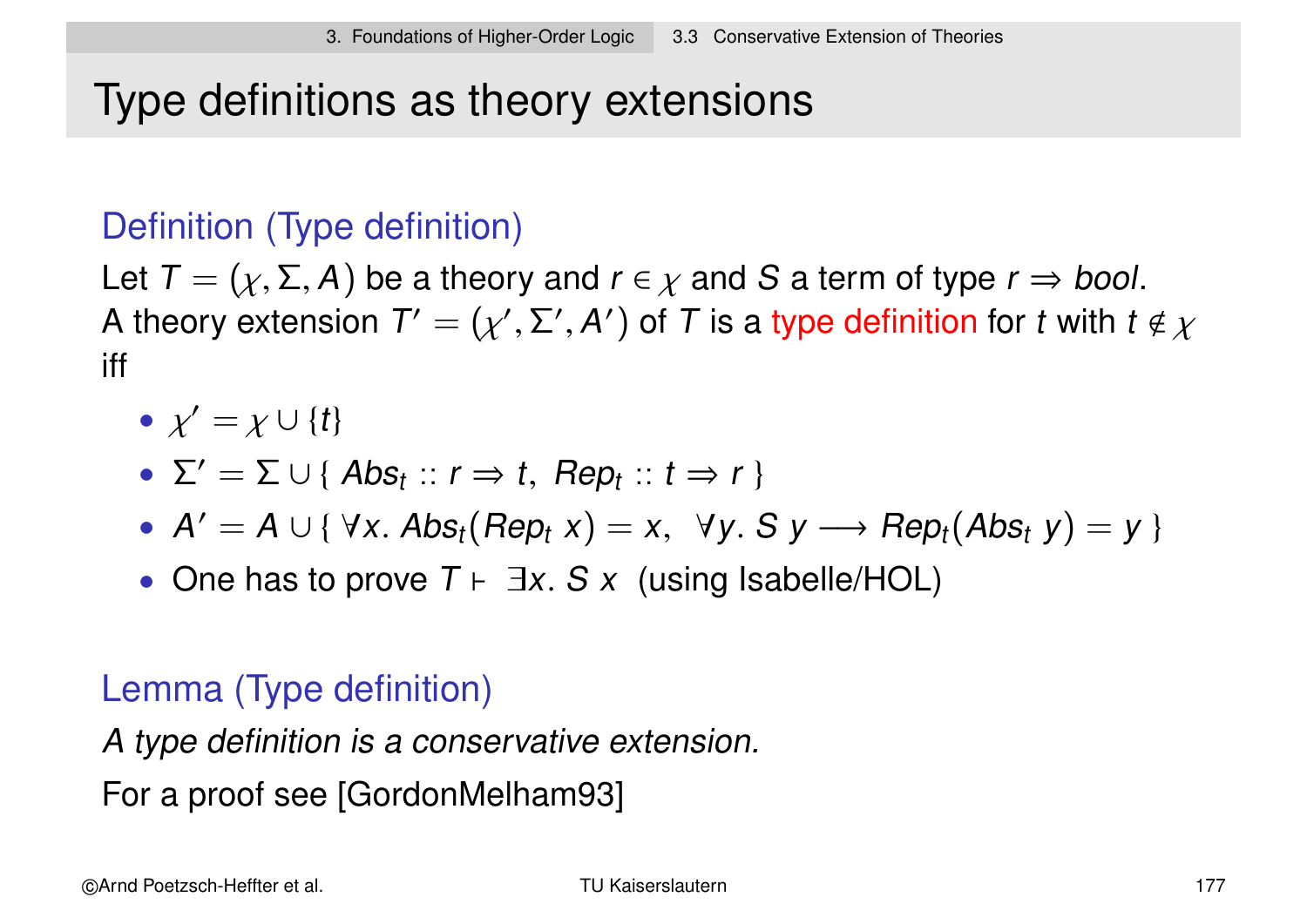# The nature of extensions

### Remark

This may seem strange: if a new type is always isomorphic to a subset of an existing type, how is this construction going to lead to a "rich" collection of types for large-scale applications?

- But in fact, due to *ind* and  $\Rightarrow$ , the types in HOL are already very rich.
- Thus, extensions essentially give names to values and types that have already been "expressible" in the "old" theory.
- Extensions allow to formulate theorems in a more compact and readable way.

We now give two examples revealing the power of type definitions:

- Typed sets
- Pairs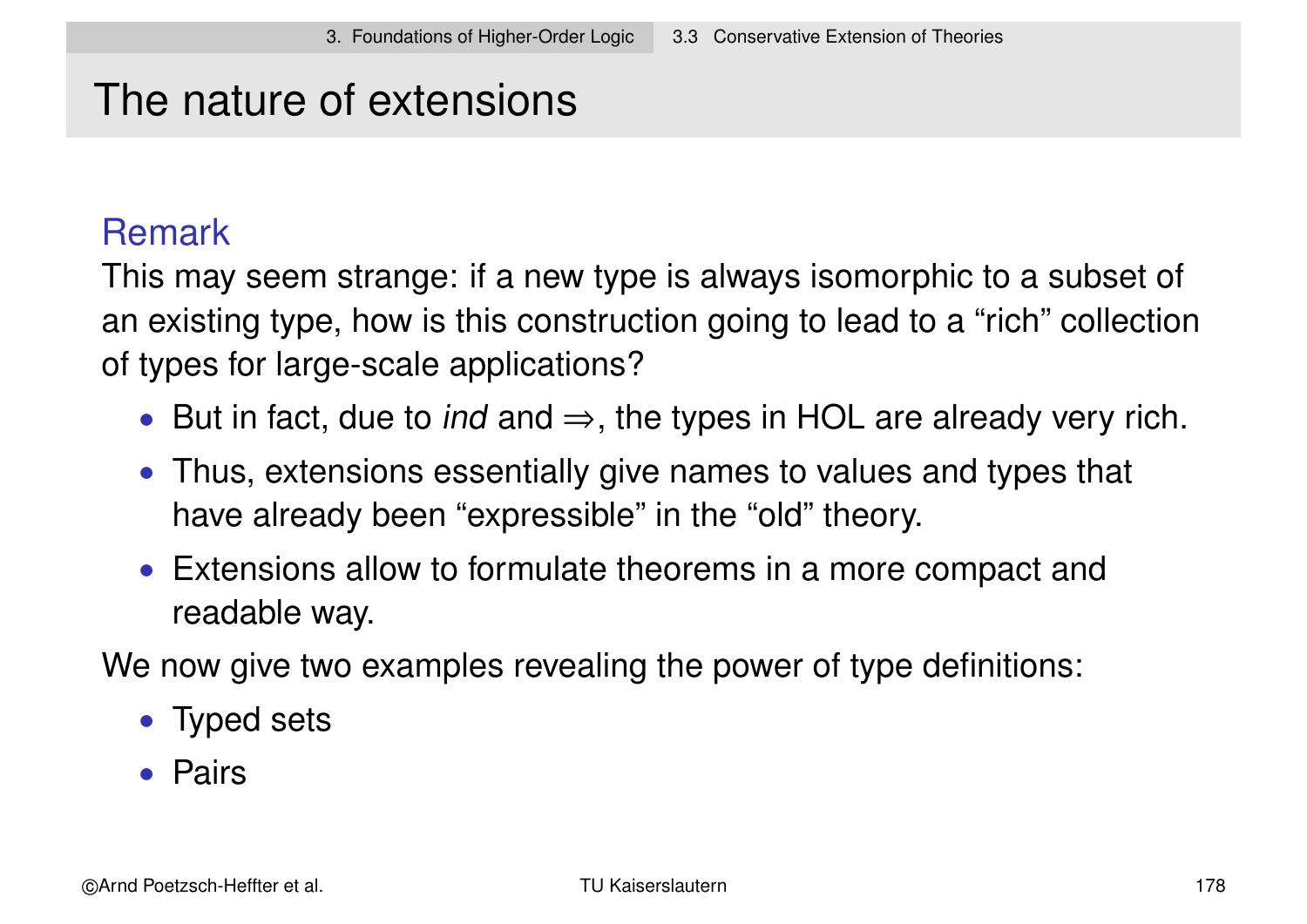# Types for sets

We define the new type *natset* containing all sets of natural numbers:

- existing type:  $(nat \Rightarrow bool)$
- predicate  $S$  :: (nat  $\Rightarrow$  bool)  $\Rightarrow$  bool,  $S \equiv \lambda f$ . True
- $\chi' = \chi \cup \{n$ atset}
- $\Sigma' = \Sigma \cup \{ Abs_{natset} :: (nat \Rightarrow bool) \Rightarrow natset,$  $\mathsf{Rep}_{\mathsf{natset}}$  :: natset  $\Rightarrow$  (nat  $\Rightarrow$  bool) }
- $A' = A \cup \{ \forall x.$  Abs<sub>natset</sub> (Rep<sub>natset</sub>  $x) = x$ ,  $\forall y$ . True  $\longrightarrow Rep_{natset}(Abs_{natset} y) = y$
- One has to prove  $T \vdash \exists x.(\lambda f. True) \times$  (using Isabelle/HOL)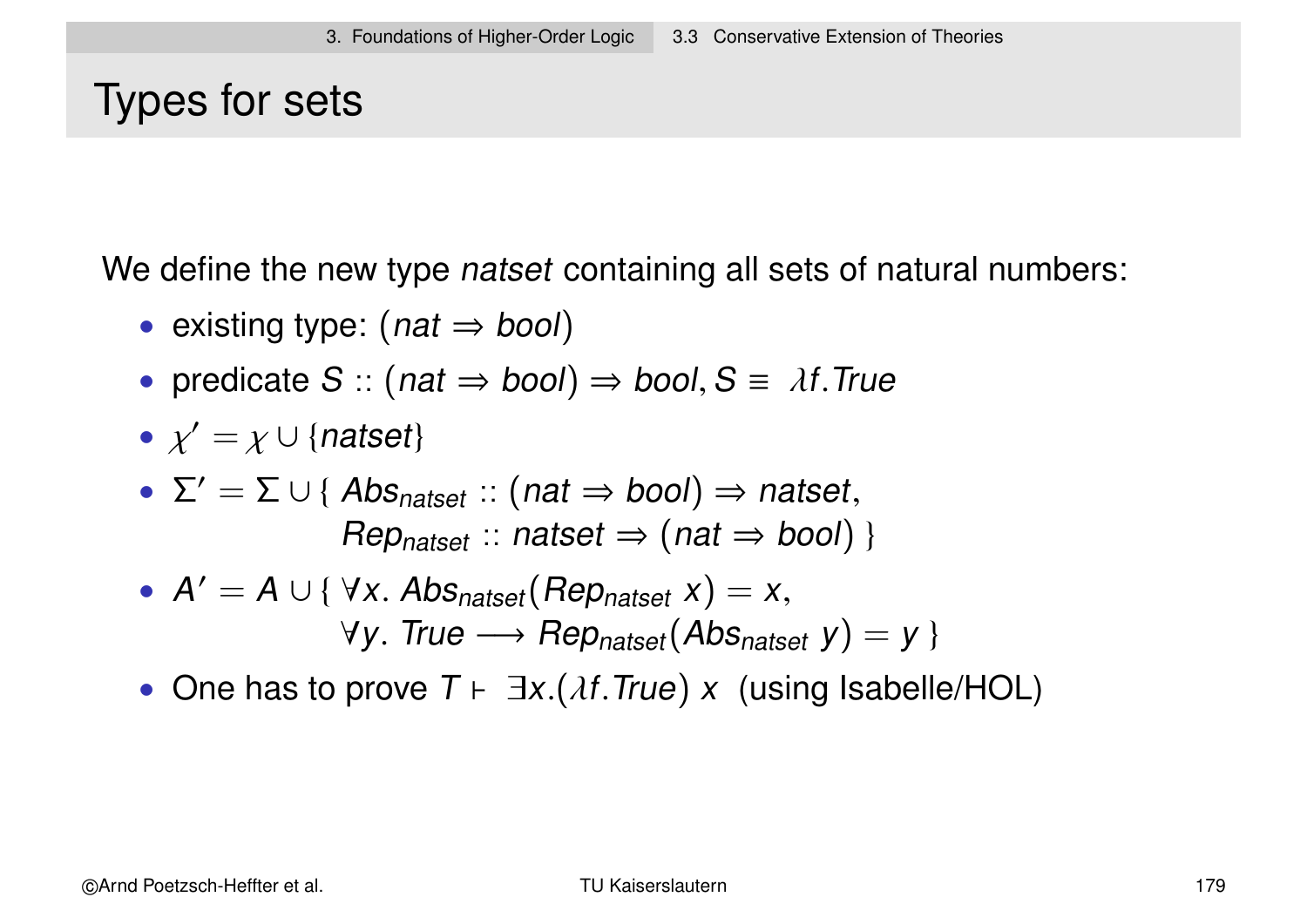# Remarks on the set type

### **Remarks**

- Isabelle/HOL allows to define a parametric type  $\alpha$  set where  $\alpha$  is a type variable.
- Functions of type  $\alpha \Rightarrow$  bool are used to represent sets, i.e., sets are represented by their characteristic function.
- In  $(Abs_{\alpha \text{ set }} f)$ , the abstraction function  $Abs_{\alpha \text{ set }}$  can thus be read as "interpret f as a set".
- Here, sets are just an example to demonstrate type definitions. Later we study them for their own sake.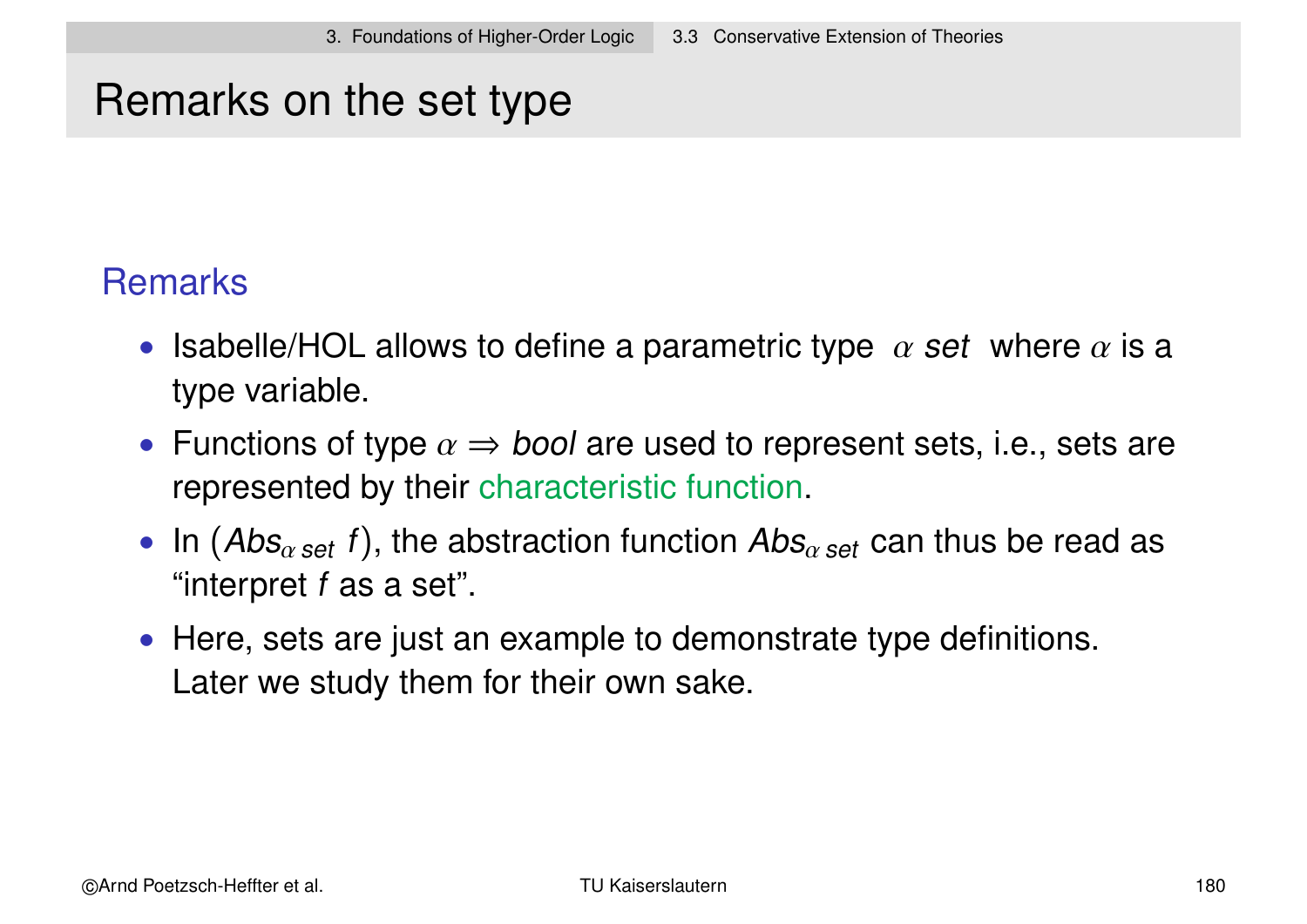# Approaching the types for pairs

Given some types  $\alpha$  and  $\beta$ .

How can we represent pairs, i.e., define the type  $\alpha \times \beta$ ?

### Idea:

- Existing type:  $\alpha \Rightarrow \beta \Rightarrow$  bool
- Represent pairs as functions of type  $\alpha \Rightarrow \beta \Rightarrow \text{bool}$
- Use function  $\lambda x :: \alpha. \lambda y :: \beta. x = a \wedge y = b$  to represent the pair  $(a, b)$
- It is clear that there is exactly one function for each pair.
- There are also functions of type  $\alpha \Rightarrow \beta \Rightarrow$  bool that do not represent a pair, i.e., we have to define a nontrivial S.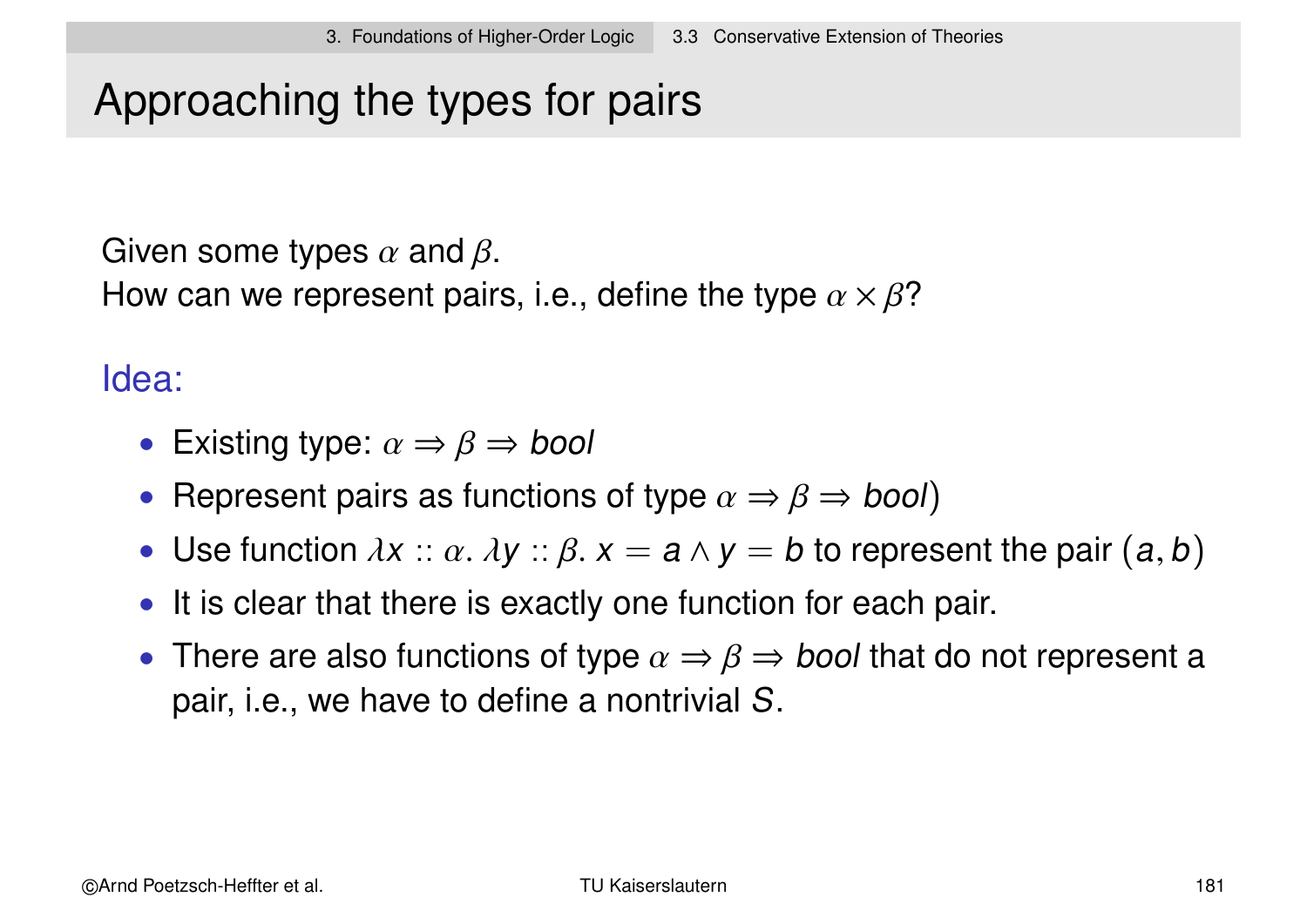# Types for pairs

We define the new type  $\alpha \times \beta$ :

• existing type:  $\alpha \Rightarrow \beta \Rightarrow$  bool

• predicate 
$$
S = \lambda f :: \alpha \Rightarrow \beta \Rightarrow \text{bool.}
$$
  
 $\exists a. \exists b. f = \lambda x :: \alpha. \lambda y :: \beta. x = a \land y = b$ 

$$
\bullet \ \chi' = \chi \cup \{\alpha \times \beta\}
$$

#### Remark

Isabelle/HOL provides a special syntax for type definitions.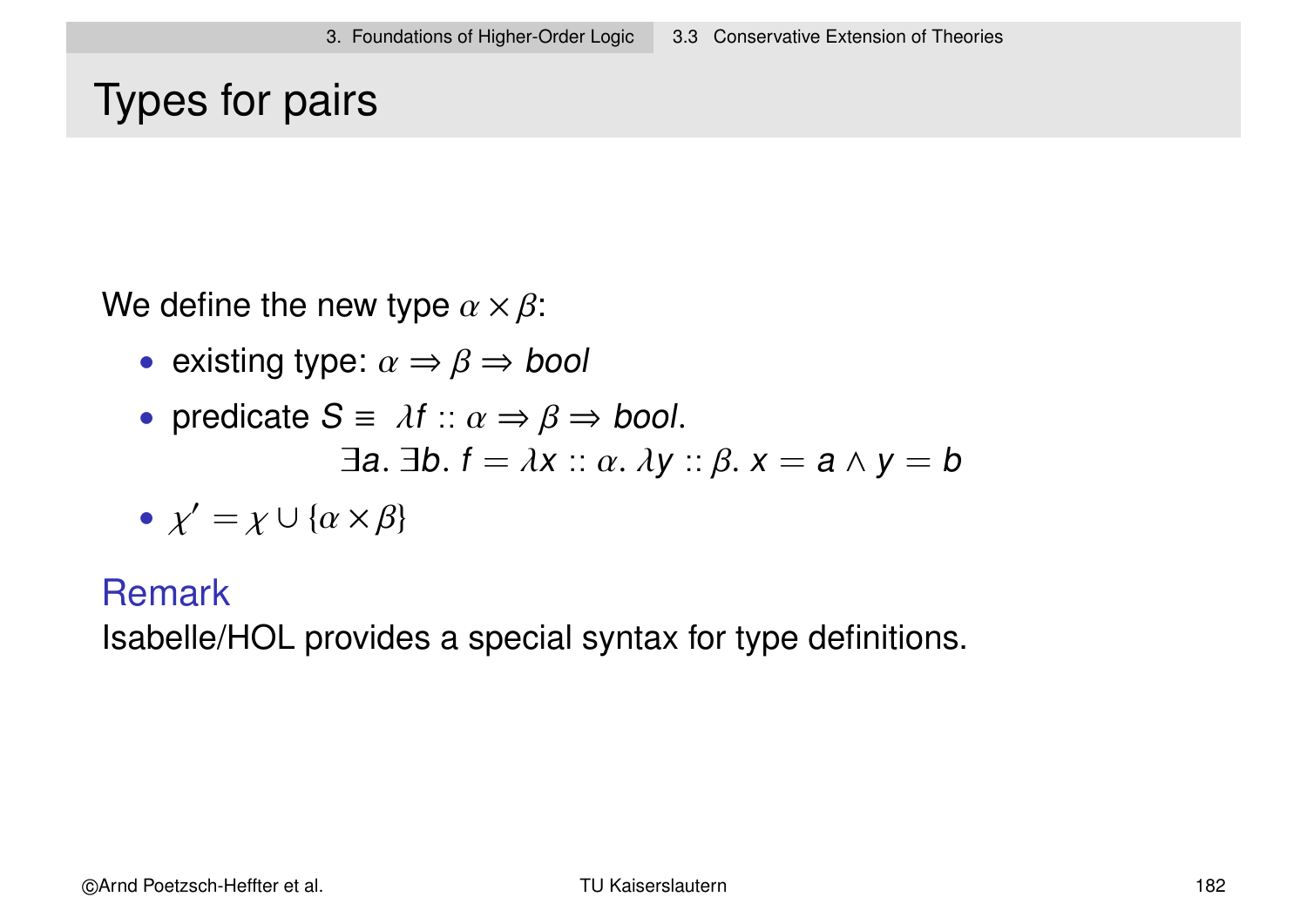# Type definitions in Isabelle/HOL

### Syntax for type definitions

typedef (typevars)  $T' = "x.A(x)}"$ 

Relation with explained schema:

- The new type is  $T'$
- $r$  is the type of  $x$  (inferred)
- $\bullet$  S is  $\lambda x. A x$
- Constants  $Abs_{T}$  and  $Rep_{T}$  are automatically generated.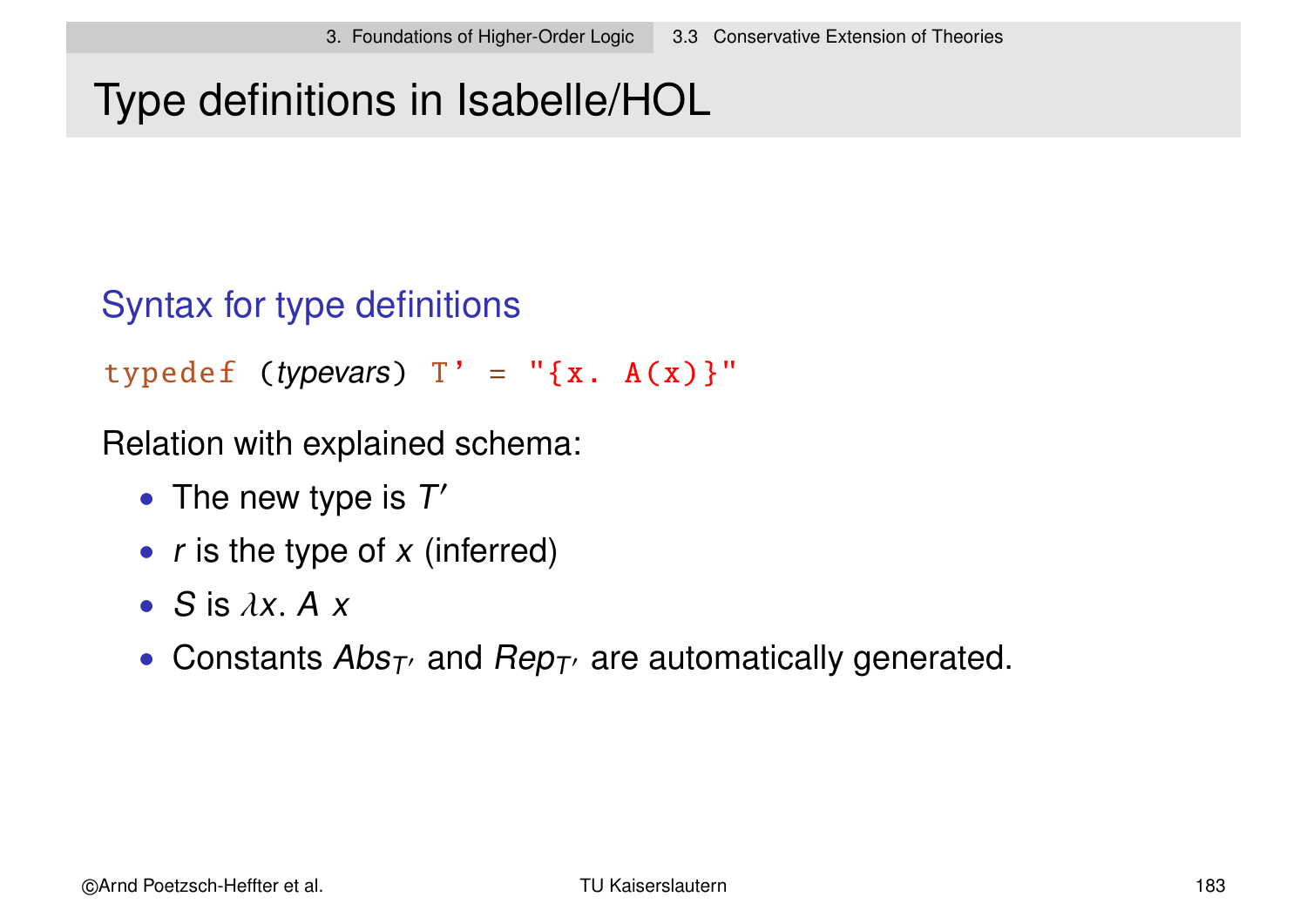# Conservative extensions: Summary

- We have presented a method to safely build up larger theories:
	- $\triangleright$  Constant definitions
	- $\blacktriangleright$  Type definitions
- Subtle side conditions
- New types must be isomorphic to a "subset" of an existing type.
- Isabelle/HOL uses these conservative extensions to
	- $\triangleright$  build up the theory Main from the core definitions of HOL (cf. Tutorials and manuals for Isabelle2011-1)
	- $\triangleright$  provide more convenient specialized syntax for conservative extensions (datatype, primrec, function, ...)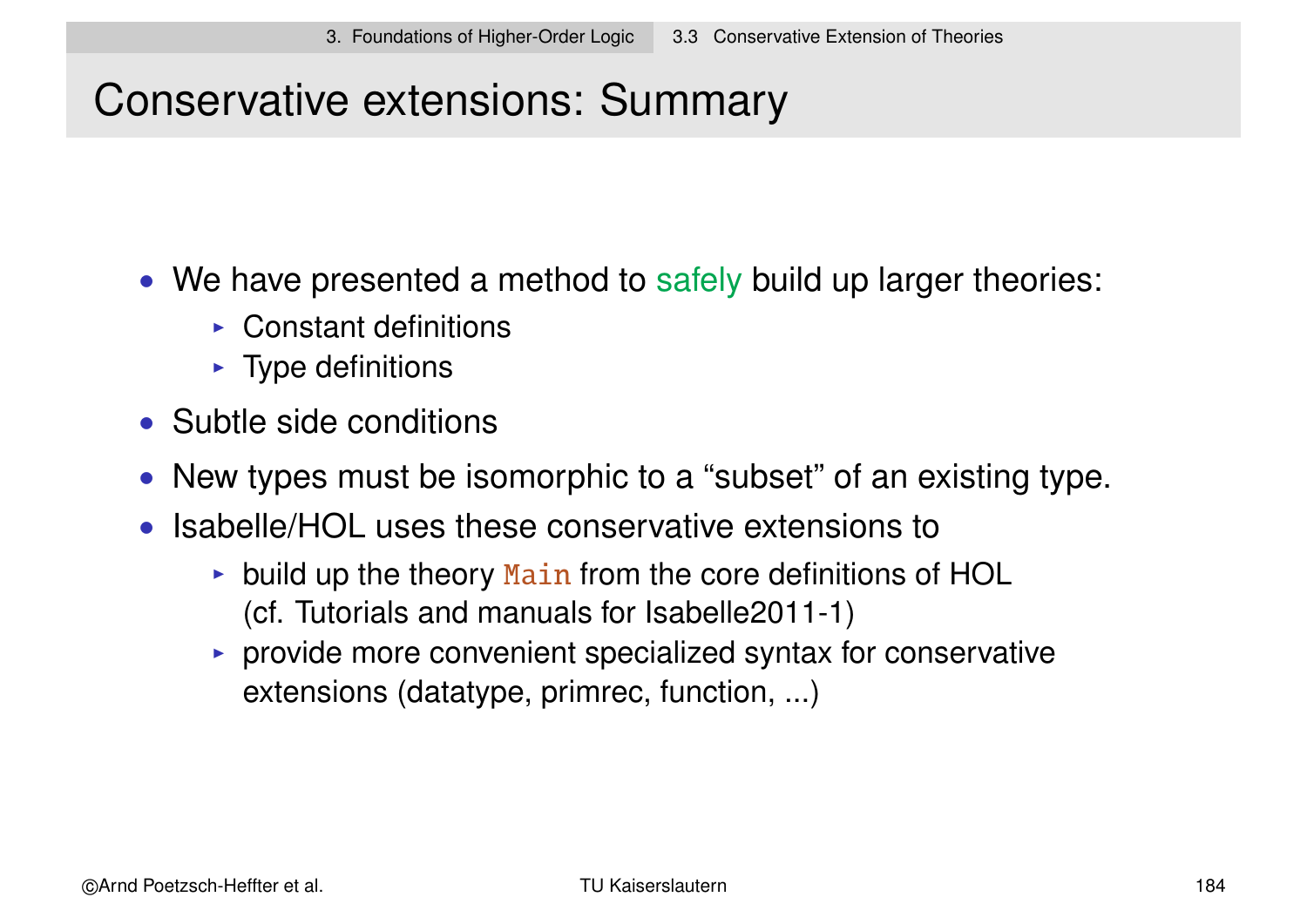### Conclusions of Chap. 3

- HOL generalizes semantics of FOL
	- $\rightarrow$  bool serves as type of propositions
	- $\triangleright$  Syntax/semantics allows for higher-order functions
- Logic is rather minimal: 8 rules, more-or-less obvious
- Logic is very powerful in terms of what we can represent/derive.
	- $\triangleright$  Other "logical" syntax
	- $\triangleright$  Rich theories via conservative extensions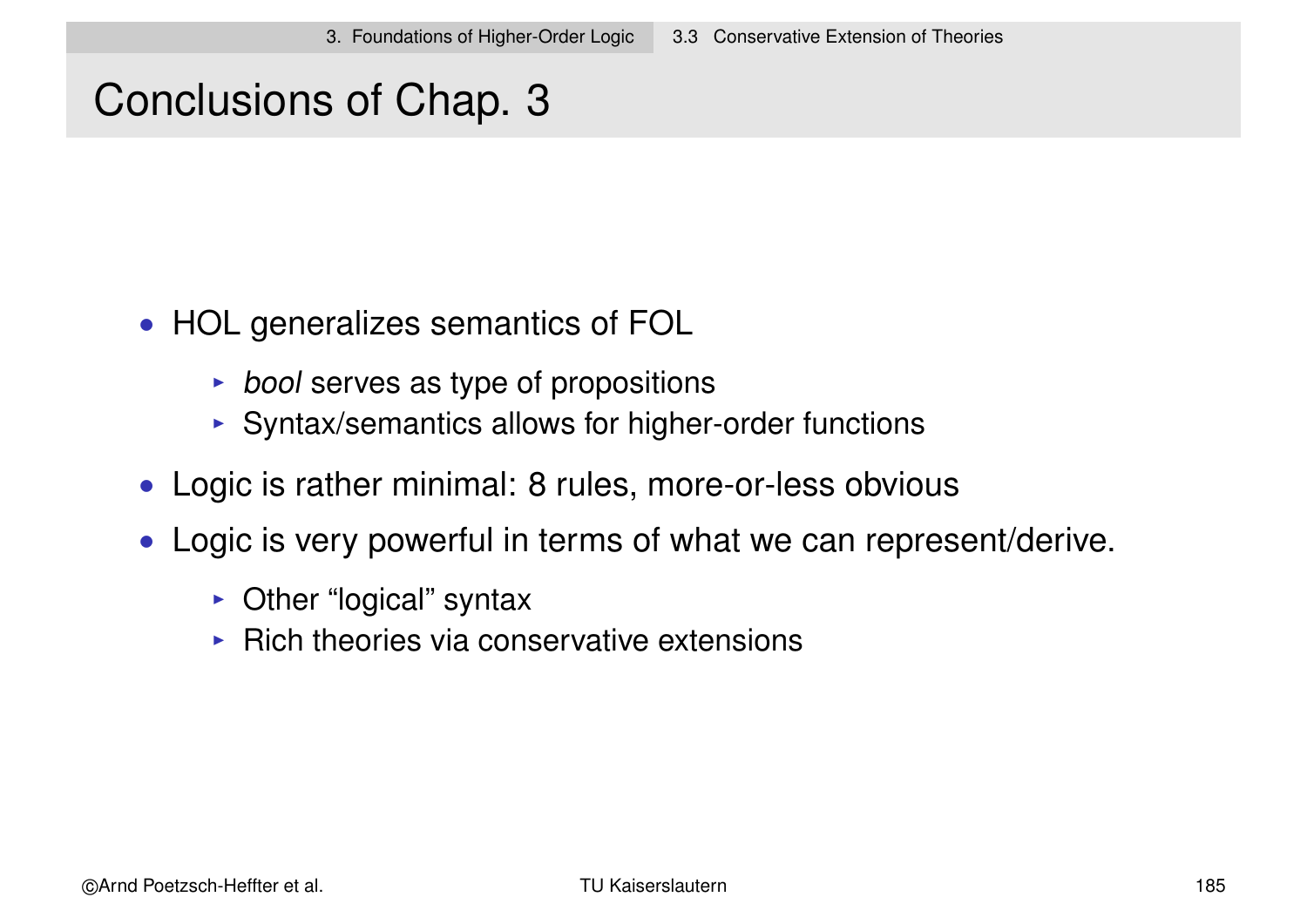# **Questions**

- 1. What is the foundational reason that HOL is typed? Are there other reasons w.r.t. an application in computer science?
- 2. What does "higher-order" mean?
- 3. Why is predicate logic not sufficient? Give an example?
- 4. What are the types in HOL?
- 5. What are the terms in HOL? Give examples of constants.
- 6. Explain the description operator.
- 7. What is a frame? What is an interpretation?
- 8. How is satisfiability defined?